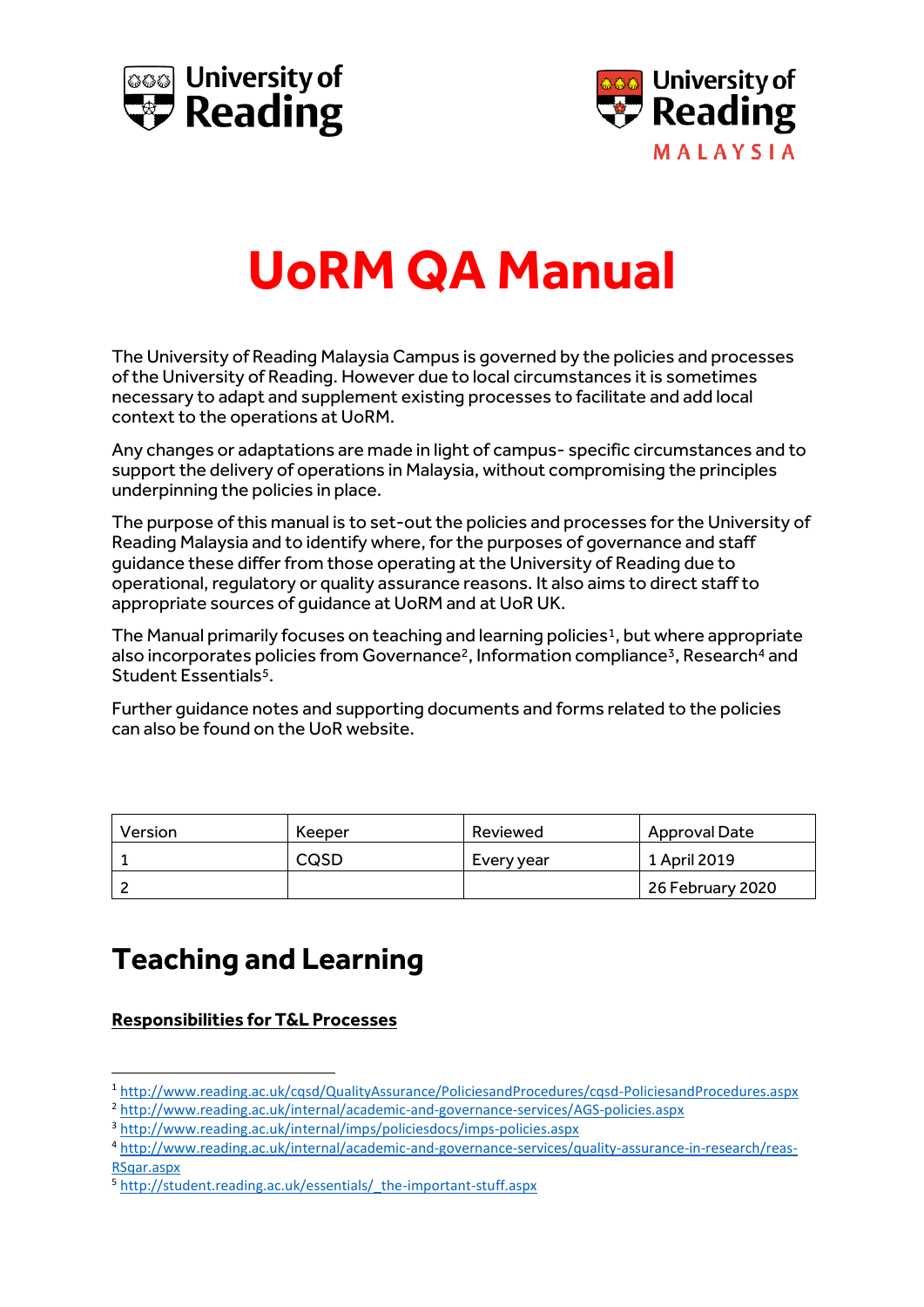The relevant UK-based Schools are generally responsible for making decisions on Teaching and Learning and quality assurance matters pertaining to those programmes delivered at UoRM, in accordance with University of Reading policies, with oversight from UK University Boards, such as UBTLSE and its sub-committees.

#### **General Principles**

#### **Local operating procedures**

Locally discharged functions at UoRM include:

- a) Admissions at the UoRM campus;
- b) Student experience and support services at the UoRM campus;
- c) Assessment processes at the UoRM campus (but not standards of assessment);
- d) Local staffing matters, including human resource planning and recruitment;
- e) Resources and facilities;
- f) Teaching UoR approved programmes in liaison with UK-based staff.

Staff at UoRM with responsibility for these operations should ensure that they are aware of the relevant Policies (UoR UK and any additional local policies) and should contact their counterparts at the UK campus for advice and guidance on policy if needed. UoRM should keep relevant UK teams up to date with any significant changes to operations in relation to any locally discharged functions.

It is the responsibility of UK-based teams to ensure that UoRM colleagues are kept informed about any changes to policy and procedures which might impact operations at UoRM. This might include reports and feedback from university-level or school-level committees, information sharing at programme level, or through the delivery of training such as 'T&L Essentials'.

#### **Issues typically requiring cross-campus consultation and agreement**

The general areas that should be discussed and agreed cross-campus are:

- a) Curriculum changes and any matters that could affect teaching provision (including requirements for resource and facilities), student mobility or accreditation at other campuses;
- b) Module content and delivery, including local contextual variation to content;
- c) Overall standards of assessment and degree awards, including assessment scrutiny, marking, moderation, external examination, conducting Exam and Progression Boards and Degree ratification;
- d) Programme evaluation processes;
- e) Partnerships and Working with Others;
- f) Any matter that could potentially affect the reputation of the School, Department or University.

It is acknowledged that there may be some programmes and modules which only operate at UoRM. In those cases it may be more appropriate to devolve responsibility for certain operations entirely to that campus. Responsibilities for these programmes and modules should be agreed separately, although in all such cases, the programme will be reviewed at the UK campus through the School's Annual monitoring processes including a review of External Examiner Reports, module and programme feedback and the AQAR process.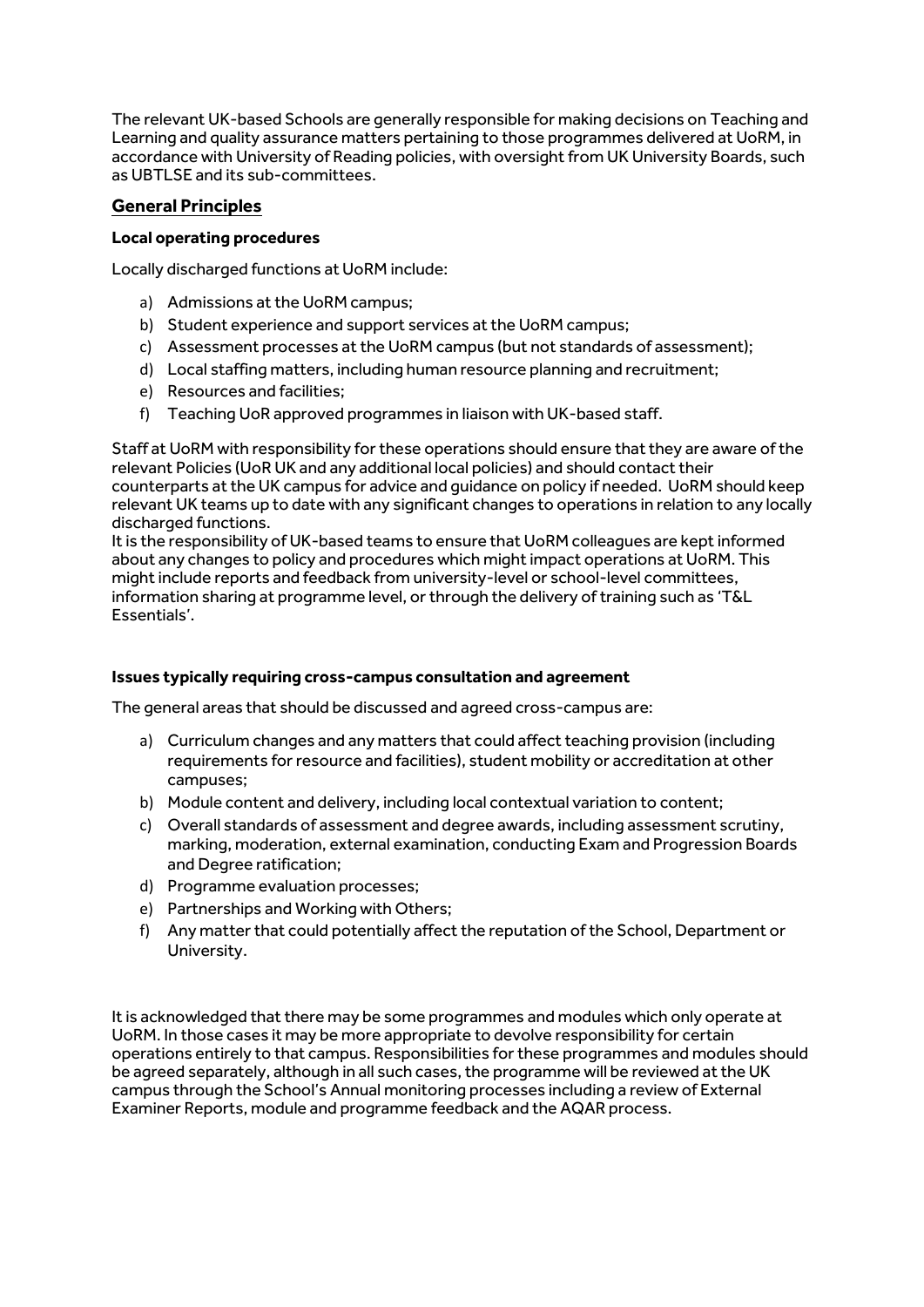#### **1. Key Strategies**

UoRM is a branch campus of UoR and the T&L provision and strategic outlook of UoRM is included in the University's strategies and vision.

| <b>Key Policies</b> | a. | Corporate Plan, Sector Strategies and Mission Statement                                                                                                                                                                                                                                        |
|---------------------|----|------------------------------------------------------------------------------------------------------------------------------------------------------------------------------------------------------------------------------------------------------------------------------------------------|
|                     | b. | Teaching and Learning Strategy 2018-2021                                                                                                                                                                                                                                                       |
|                     |    | <b>The Student Charter</b>                                                                                                                                                                                                                                                                     |
|                     |    | The Student Charter for UoRM students (found here: https://www.reading.edu.my/for-current-                                                                                                                                                                                                     |
|                     |    | students/welfare-wellbeing/conduct-as-a-student) should be read in conjunction with the Student Charter                                                                                                                                                                                        |
|                     |    | developed at UoR UK. Both Charters were developed in consultation with students and are<br>contextualised to the learning environment. (The UoR Student Charter is found here:                                                                                                                 |
|                     |    | http://student.reading.ac.uk/essentials/_the-important-stuff/charter-and-contract.aspx)                                                                                                                                                                                                        |
|                     |    | d. Curriculum Framework                                                                                                                                                                                                                                                                        |
|                     |    | The Curriculum framework underpins the University's T&L provision across all of its delivery points<br>regardless of location. UoRM provision is developed alongside their home School's Curriculum Reviews<br>and colleagues in Malaysia should be included in Curriculum Review discussions. |
|                     |    |                                                                                                                                                                                                                                                                                                |

#### **2. Introduction to quality management and enhancement processes**

The University has embedded its ethos and approach to quality assurance and enhancement across all of its provision, regardless of location. Committees at UoRM report to comparative Committees at the University, at all levels, to ensure consistency across the T&L provision, and Schools work closely with their UoRM Sections and colleagues in areas of programme development and enhancement.

| <b>Key Policies</b> | a. Quality management and enhancement processes at the University of Reading<br>This Document identifies the reporting structure and quality assurance mechanisms in place at both UoR<br>and UoRM and how the committee structures and processes interlink to ensure both campuses are<br>overseen by the same processes and principles. All T&L quality and policy decisions are reported through |
|---------------------|-----------------------------------------------------------------------------------------------------------------------------------------------------------------------------------------------------------------------------------------------------------------------------------------------------------------------------------------------------------------------------------------------------|
|                     | the UoR T&L committee structure.                                                                                                                                                                                                                                                                                                                                                                    |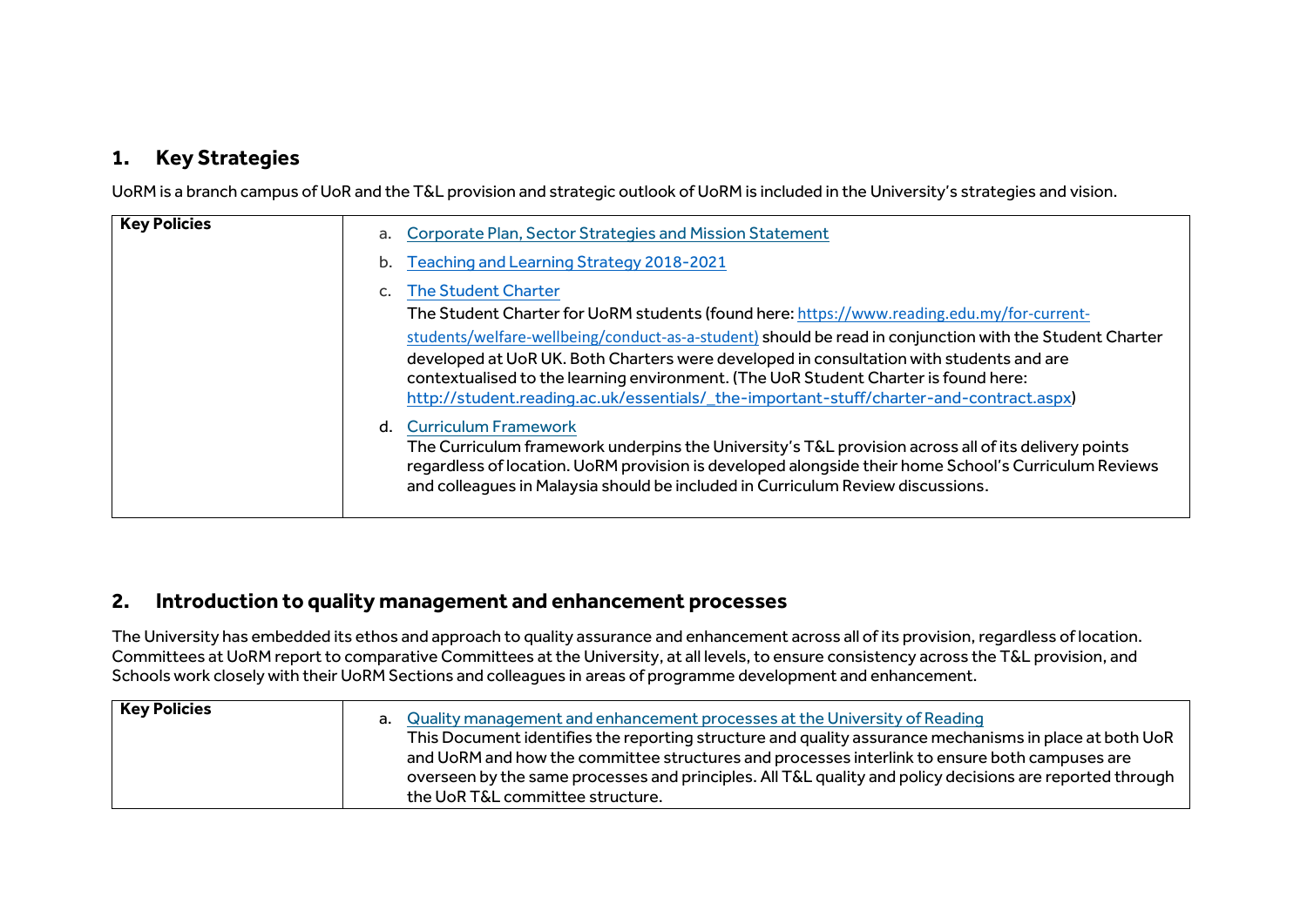| b. Role of Academic Director for Teaching and Learning, University of Reading Malaysia                                                                                                                                                                                                                                                                                                                                                                                                                                                                                                                                                                                                             |
|----------------------------------------------------------------------------------------------------------------------------------------------------------------------------------------------------------------------------------------------------------------------------------------------------------------------------------------------------------------------------------------------------------------------------------------------------------------------------------------------------------------------------------------------------------------------------------------------------------------------------------------------------------------------------------------------------|
| Duties and responsibilities of Programme Directors and Programme Leads for Branch Campuses                                                                                                                                                                                                                                                                                                                                                                                                                                                                                                                                                                                                         |
| Duties and responsibilities of Module Convenors and Module Leads for Branch Campuses<br>In order to support the delivery of programmes and modules across locations, where a programme is<br>delivered at UoR and UoRM a Programme Director and a Programme Lead will be appointed and a Module<br>Convenor and a Module Lead will be appointed (these roles may be appointed at either location). These<br>staff will work together to ensure the programmes are developed and delivered in accordance with the<br>Programme Specification and Module Description Form, covering the same learning outcomes and<br>subject matter, with some local contextualisation for their delivery location. |

## **3. Internal monitoring, review and enhancement**

Provision at UoRM will be included in the University's standard processes and procedure for internal monitoring, review and enhancement. Programmes at UoRM will be included in their home School's returns and reports on quality assurance.

| <b>Key Policies</b> | a. Periodic Review of Programmes<br>The policy notes that Branch Campuses are to be included in the standard Periodic Review process for a<br>School. This includes meetings with both staff and students at UoRM during the Periodic Review process<br>for the School.                                                                                     |
|---------------------|-------------------------------------------------------------------------------------------------------------------------------------------------------------------------------------------------------------------------------------------------------------------------------------------------------------------------------------------------------------|
|                     | <b>b.</b> Guidelines for Annual Quality Assurance Reports<br>School Sections at UoRM feed into the annual programme reporting process alongside all other provision<br>for the School. Programme Leads should contribute to the identification of Good Practice and<br>enhancement opportunities for the delivery of programmes at UoRM and more generally. |
|                     | c. Peer review of learning and teaching<br>Once a peer review has taken place at UoRM, the reporting form should be sent to both the Head of<br>Section and the S/DDTL in the UK for inclusion in the University Peer Review reporting process.                                                                                                             |
|                     | School Planning and Enhancement of Teaching and Learning Process (SPELT)<br>d.<br>It is expected that appropriate staff at branch campuses will be included at the relevant stages of the<br>School Planning and Enhancement of Learning and Teaching process and that T&L Plans should make                                                                |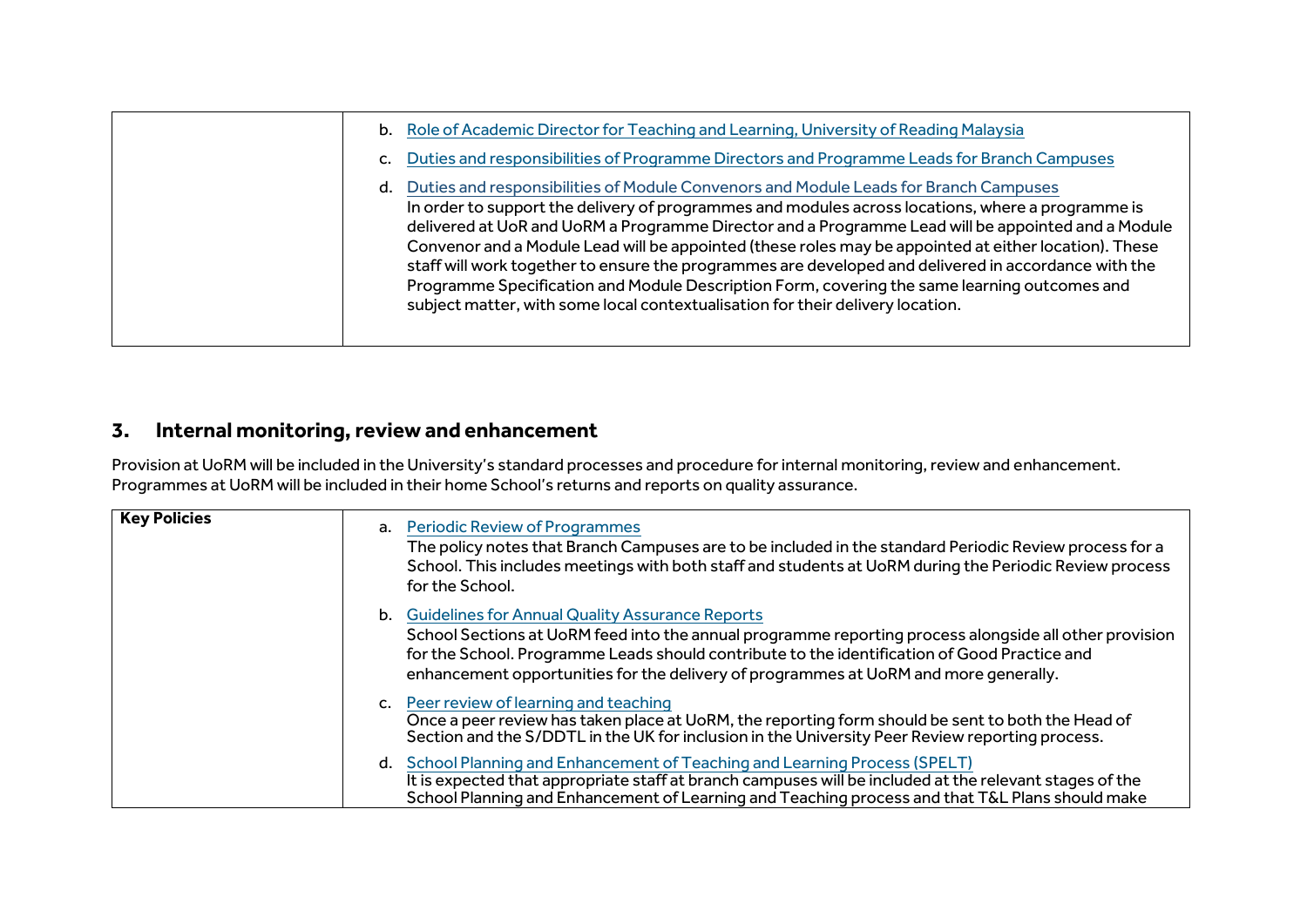| appropriate reference to the School's provision in Branch Campuses.                                                 |                                                                           |                                                                                                                                                                                                                                                                                                                                                                                                                                                                                                                             |
|---------------------------------------------------------------------------------------------------------------------|---------------------------------------------------------------------------|-----------------------------------------------------------------------------------------------------------------------------------------------------------------------------------------------------------------------------------------------------------------------------------------------------------------------------------------------------------------------------------------------------------------------------------------------------------------------------------------------------------------------------|
| <b>Key Processes</b>                                                                                                | Key contacts for guidance on                                              | UoRM locally discharged processes and UK-based processes and                                                                                                                                                                                                                                                                                                                                                                                                                                                                |
|                                                                                                                     | policy and process                                                        | responsibility for task                                                                                                                                                                                                                                                                                                                                                                                                                                                                                                     |
|                                                                                                                     |                                                                           |                                                                                                                                                                                                                                                                                                                                                                                                                                                                                                                             |
| <b>Engagement with Annual</b><br>Monitoring processes,<br>module evaluations,<br>programme evaluations,<br>AQAR etc | <b>UoRM: Programme Lead / Director</b><br>UK: DTL/Programme Director/Lead | The Programme Director should ensure that they contact cross-campus<br>colleagues (usually the Programme Lead) and obtain feedback and<br>comments when undertaking annual monitoring processes.                                                                                                                                                                                                                                                                                                                            |
| Responses to and review of<br><b>External Examiner reports</b><br>and Annual Monitoring<br>information;             | <b>UoRM: Programme Lead / Director</b><br>UK: DTL/ School Exams Officer   | UoRM colleagues should receive feedback summaries (including from<br>Student evaluations) and act on campus specific feedback as appropriate,<br>in liaison with the ADTL.                                                                                                                                                                                                                                                                                                                                                  |
| School planning and<br>enhancement of teaching<br>and learning processes<br>(SPELT)                                 | <b>UoRM: ADTL / AHoS</b><br>UK: Head of School/SDTL                       | The UK School should ensure they have given thought to operations in<br>UoRM when undertaking their SPELT and planning processes and<br>discussed any changes that may necessitate resource changes at UoRM<br>with the Head of Section.<br>UoRM will have their own process for determining resource allocation<br>across the campus.                                                                                                                                                                                      |
| Engagement with the<br>Periodic Review process                                                                      | <b>UoRM: Head of Section</b><br>UK: DTL                                   | The DTL should ensure that they obtain feedback and comments from<br>staff and students at UoRM when preparing the materials and SED for the<br>Periodic Review. The Chair and Secretary for the Periodic Review must<br>ensure that meetings with UoRM-based staff and students occur during<br>the Periodic Review process.<br>Colleagues at UoRM should receive the feedback summary and action plan<br>from the Periodic Review report, and may need to action<br>recommendations aimed at the Branch Campus provision. |
| Arranging peer observation<br>and other teaching quality<br>assurance and improvement<br>measures (ie: training)    | <b>UoRM: Head of Section</b><br>UK: DTL                                   | All staff at UoRM undertake peer observation, using the University<br>quidance.<br>All peer observations paperwork should be returned to the UK DTL to be<br>included in the School's annual peer observation review.                                                                                                                                                                                                                                                                                                       |
| Review of overarching<br>quality management and<br>enhancement procedures,<br>T&L policies and processes            | <b>UoRM: ADTL</b><br>UK: Senior Quality Support Officer                   | UK: T&L policies will be kept up to date by the UoR CQSD Team and they<br>will ensure that specific reference to UoRM is included in policies where<br>appropriate.                                                                                                                                                                                                                                                                                                                                                         |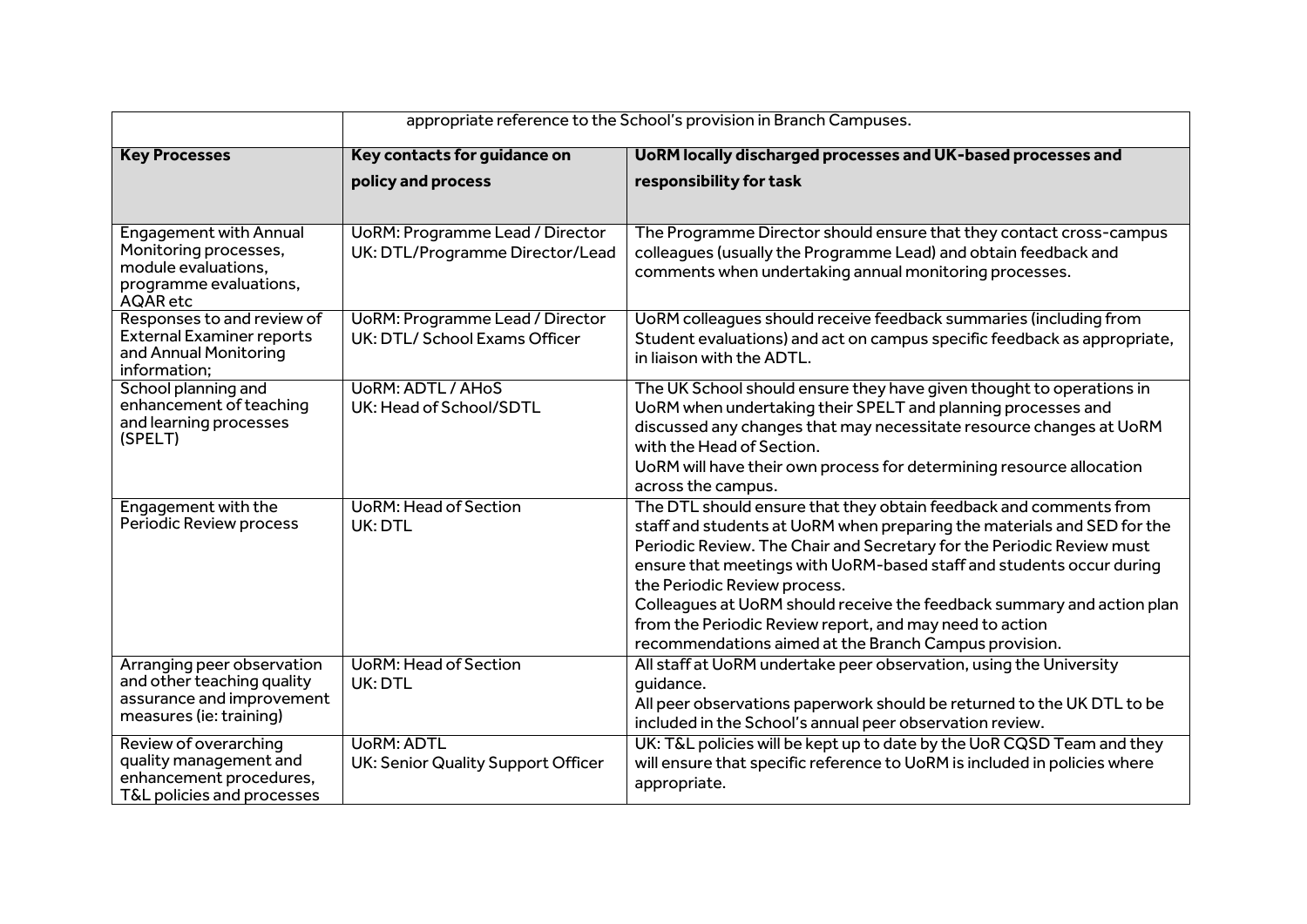|  | T&L<br>l UoRM: Where UoRM have their own 1<br>L Policies these should be overseen . |
|--|-------------------------------------------------------------------------------------|
|  | and updated by the ADTL.                                                            |

## **4. Student representation, evaluation and complaints**

The University recognises students as partners in their learning and this ethos is carried across all of our provision and delivery sites.

| <b>Key Policies</b>                                               | Student academic representation<br>$a_{-}$<br>b. Policy on student evaluation of teaching and learning<br>access.<br>c. Student Complaints Procedure<br>d.<br>results | Branch Campuses include student representation at all levels, in line with practice at UoR. This includes<br>Reps on Branch Campus Programme Boards and Academic Boards and the operation of at least one<br>Student/Staff Liaison Committee, according to the needs and existing structures in the UoRM Sections.<br>Specific information on Student representation at Branch Campuses can be found in the policy.<br>UoRM follows the same policy and principles for student evaluations as UoR. Module Leads and<br>Programme Leads should receive and discuss student feedback with the Module Convenor and<br>Programme Director for module or programme evaluations respectively. The student feedback data and<br>the University follow up actions should be published on Blackboard for both UoR and UoRM students to<br>The Head of Section will usually take on the responsibilities for the Head of School at Stage 0 and 1.<br>Procedures for managing unacceptable behaviour when dealing with student complaints and appeals of |
|-------------------------------------------------------------------|-----------------------------------------------------------------------------------------------------------------------------------------------------------------------|-----------------------------------------------------------------------------------------------------------------------------------------------------------------------------------------------------------------------------------------------------------------------------------------------------------------------------------------------------------------------------------------------------------------------------------------------------------------------------------------------------------------------------------------------------------------------------------------------------------------------------------------------------------------------------------------------------------------------------------------------------------------------------------------------------------------------------------------------------------------------------------------------------------------------------------------------------------------------------------------------------------------------------------------------|
| <b>Key processes</b>                                              | Key contacts for guidance on policy                                                                                                                                   | UoRM locally discharged processes and UK-based processes and                                                                                                                                                                                                                                                                                                                                                                                                                                                                                                                                                                                                                                                                                                                                                                                                                                                                                                                                                                                  |
|                                                                   | and process                                                                                                                                                           | responsibility for task                                                                                                                                                                                                                                                                                                                                                                                                                                                                                                                                                                                                                                                                                                                                                                                                                                                                                                                                                                                                                       |
| Running of SSLC meetings<br>and providing feedback to<br>students | <b>UoRM: Campus Director of</b><br><b>Academic Tutoring (CDAT)</b><br>UK: SDAT                                                                                        | SSLC meetings should be organised and held locally. Programme<br>feedback should be given to the Programme Director / Lead. Feedback on<br>Programme issues should be available to both UK and Malaysian based<br>students.                                                                                                                                                                                                                                                                                                                                                                                                                                                                                                                                                                                                                                                                                                                                                                                                                   |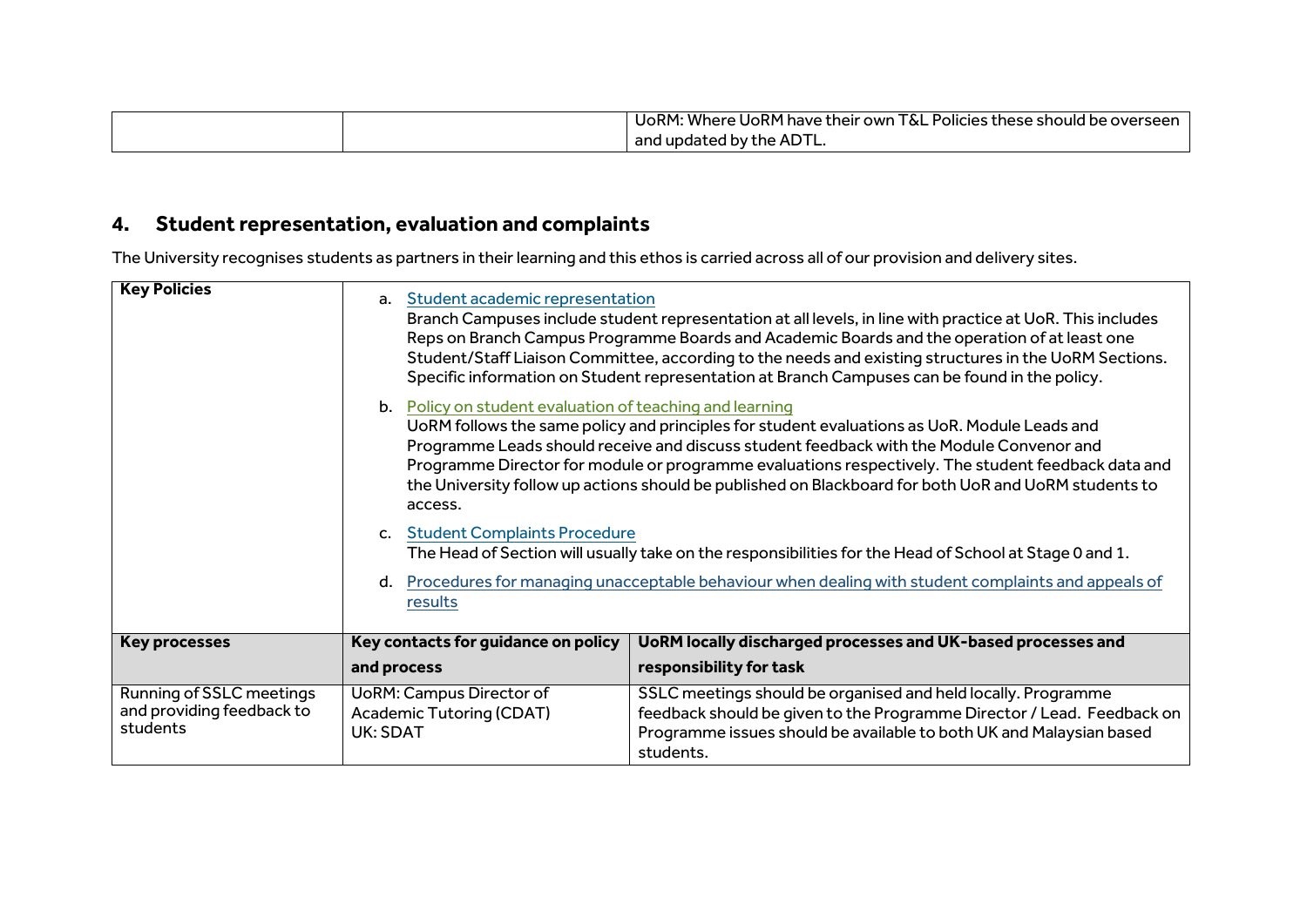| Student complaints | UoRM: Head of Section<br>UK: Programme Director/SDTL | Staff at UoRM should handle informal complaints locally. Stage 1<br>complaints will normally be administered locally and the Head of Section<br>will have responsibility for this.<br>All stage 2 complaints will be administered by the UK complaints team.<br>UoRM staff may be involved in investigating and supporting the processes<br>as outlined in the policies. |
|--------------------|------------------------------------------------------|--------------------------------------------------------------------------------------------------------------------------------------------------------------------------------------------------------------------------------------------------------------------------------------------------------------------------------------------------------------------------|
|--------------------|------------------------------------------------------|--------------------------------------------------------------------------------------------------------------------------------------------------------------------------------------------------------------------------------------------------------------------------------------------------------------------------------------------------------------------------|

#### **5. Programme design and development**

All programmes, whether they are delivered at UoR or UoRM are designed and developed according to the UoR policy and processes and principles and guidance. Programmes delivered in Malaysia must also have an occurrence at UoR. Whilst programmes may be contextualised for the Malaysian delivery the learning outcomes and programme aims will be the same across the campuses.

| <b>Key Policies</b>                                                                                                                       | a.<br>b.<br>c. Programme Lifecycle Policies<br>d.<br>е. | University credit and qualifications framework<br>Guidelines on the structure of undergraduate and taught postgraduate programmes<br>Appendix 5 includes explicit guidelines for Programmes delivered at Branch Campuses<br>There are Branch Campus specific guidelines embedded in the policy<br>University guidelines on undergraduate programme specifications<br>University guidelines on taught postgraduate programme specifications<br>University guidelines on module descriptions |  |
|-------------------------------------------------------------------------------------------------------------------------------------------|---------------------------------------------------------|--------------------------------------------------------------------------------------------------------------------------------------------------------------------------------------------------------------------------------------------------------------------------------------------------------------------------------------------------------------------------------------------------------------------------------------------------------------------------------------------|--|
| <b>Key processes</b>                                                                                                                      | Key contacts for guidance on policy<br>and process      | UoRM locally discharged processes and UK-based processes and<br>responsibility for task                                                                                                                                                                                                                                                                                                                                                                                                    |  |
| Maintenance of programme,<br>module and other<br>documentation; and<br>monitoring to ensure that<br>these are consistent cross-<br>campus | Programme Lead / Programme<br>Director                  | Programme Directors and Programme Leads, and Module Convenors and<br>Module Leads, should work together to ensure the delivery of<br>programmes is comparable across campuses. Programme Directors and<br>Modules Convenors have responsibility for ensuring teaching resources<br>are available to all staff and for ensuring consistency across campuses.                                                                                                                                |  |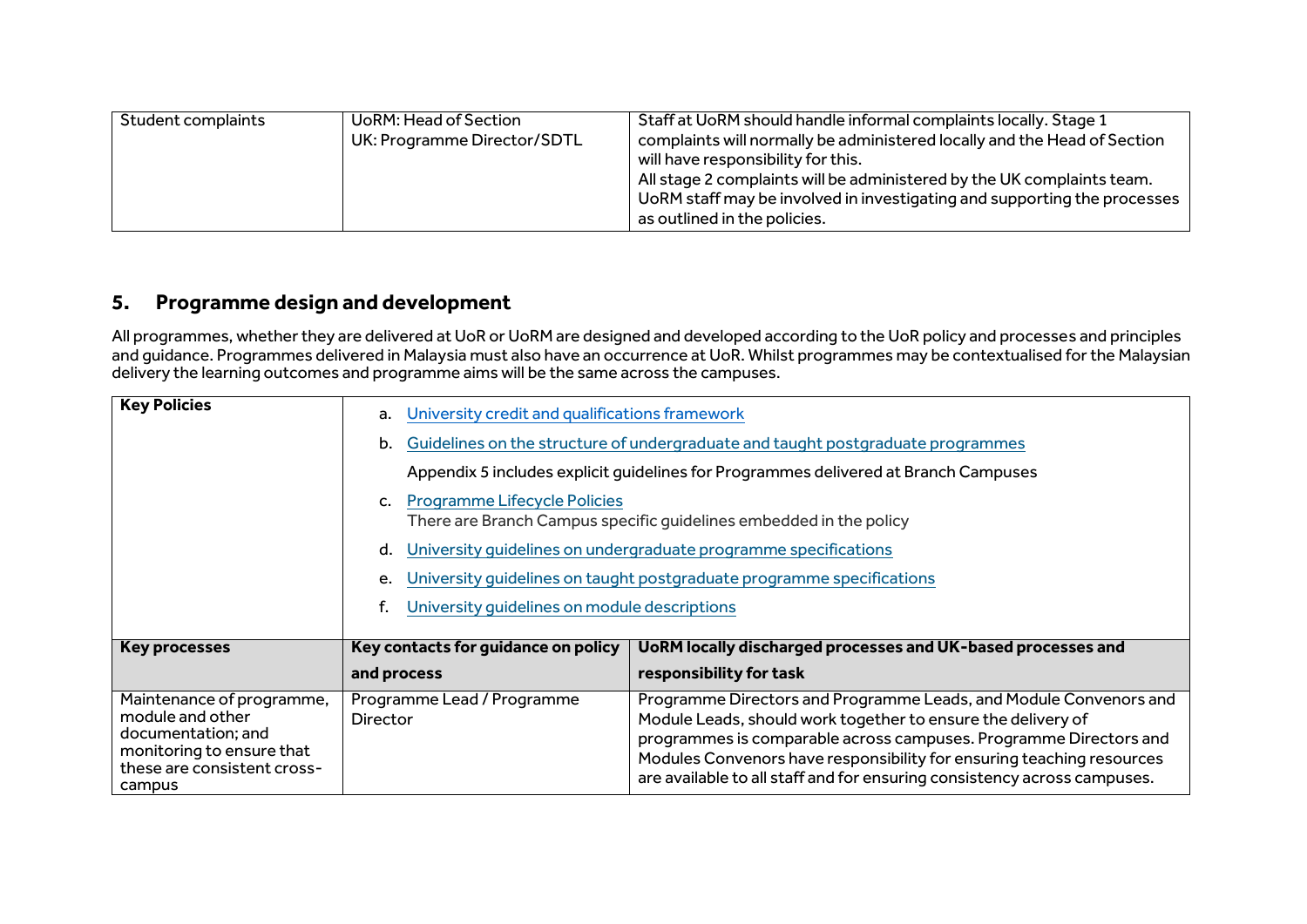|                                               |                                        | Board of Studies meetings, held in the UK, should be used as a forum for                            |
|-----------------------------------------------|----------------------------------------|-----------------------------------------------------------------------------------------------------|
|                                               |                                        | discussing programme and module quality and enhancement activities.                                 |
| <b>Accreditation submission</b>               | UoRM: Professional accreditation =     | All arrangements in regards to the MQA approval and regulations will be                             |
| documentation and reports,                    | Programme Lead / Director; MQA =       | handled by the local UoRM QA team.                                                                  |
| and visit arrangements                        | <b>UoRM QA Office</b>                  | PSRB accreditations will be administered from the UK, with support from                             |
|                                               | UK: Programme Director/ Lead;          | the QA and programme teams at UoRM.                                                                 |
|                                               | <b>Senior Quality Support Officer</b>  |                                                                                                     |
|                                               | (Accreditations)                       |                                                                                                     |
| Work and other placement                      | <b>UoRM: Placements Officer</b>        | UoRM has a Placements Officer who administers all placements on                                     |
| arrangements                                  | UK: Programme Director/                | campus. Each Section has a Placement Co-ordinator who sits on the                                   |
|                                               | <b>Placement Officer</b>               | Placements Committee, chaired by the ADTL and reporting to T&L                                      |
|                                               |                                        | Committee.                                                                                          |
| Introduction of a new                         | <b>UoRM: Programme Lead/ Director</b>  | ALL changes to learning outcomes need to be agreed at a School level at                             |
| module or any change to the                   | UK: SDTL/Programme Director            | the UK BoS and SBTL. Changes should be discussed across the campus                                  |
| learning outcomes of a<br>module or any other |                                        | before being submitted to the School for approval.                                                  |
| significant change                            |                                        | Where changes are being made to a compulsory module, this will also                                 |
|                                               |                                        | need to be signed off at the University Programme Board.                                            |
|                                               |                                        | UoRM may contextualise learning to the local environment (eg: with                                  |
|                                               |                                        | examples) but this should not affect the learning outcomes or subject                               |
|                                               |                                        | areas covered.                                                                                      |
| Withdrawal or suspension of<br>a module       | <b>UoRM: Programme Lead / Director</b> | Module withdrawal needs to be agreed at the School level (UK BoS and                                |
|                                               | UK: DTL/Programme Director             | SBTL), and at the University Programme Board for compulsory modules.                                |
|                                               |                                        | Changes should be discussed across the campus before being submitted<br>to the School for approval. |
|                                               |                                        | Such changes in module delivery should be mirrored across campuses                                  |
|                                               |                                        | unless there is an approved pedagogical reason for variation.                                       |
| Introduction of a new                         | <b>UoRM: Programme Lead / AHoS</b>     | All new programmes need to be first approved at School level (UK BoS and                            |
| programme of study or the                     | UK: DTL                                | SBTL) and then at University Programme Board. Changes should be                                     |
| significant modification of a                 |                                        | discussed across the campus before being submitted to the School for                                |
| programme;                                    |                                        | approval.                                                                                           |
|                                               |                                        | Any new programme at UoRM must also be approved by RUMAL and will                                   |
|                                               |                                        | require subsequent approval by the MQA.                                                             |
|                                               |                                        |                                                                                                     |
| Withdrawal or suspension of                   | <b>UoRM: Programme Lead / Director</b> | All programme withdrawals/suspensions need to be first approved at                                  |
| a programme of study;                         | UK: DTL                                | School level (UK BoS and SBTL) and then at the University Programme                                 |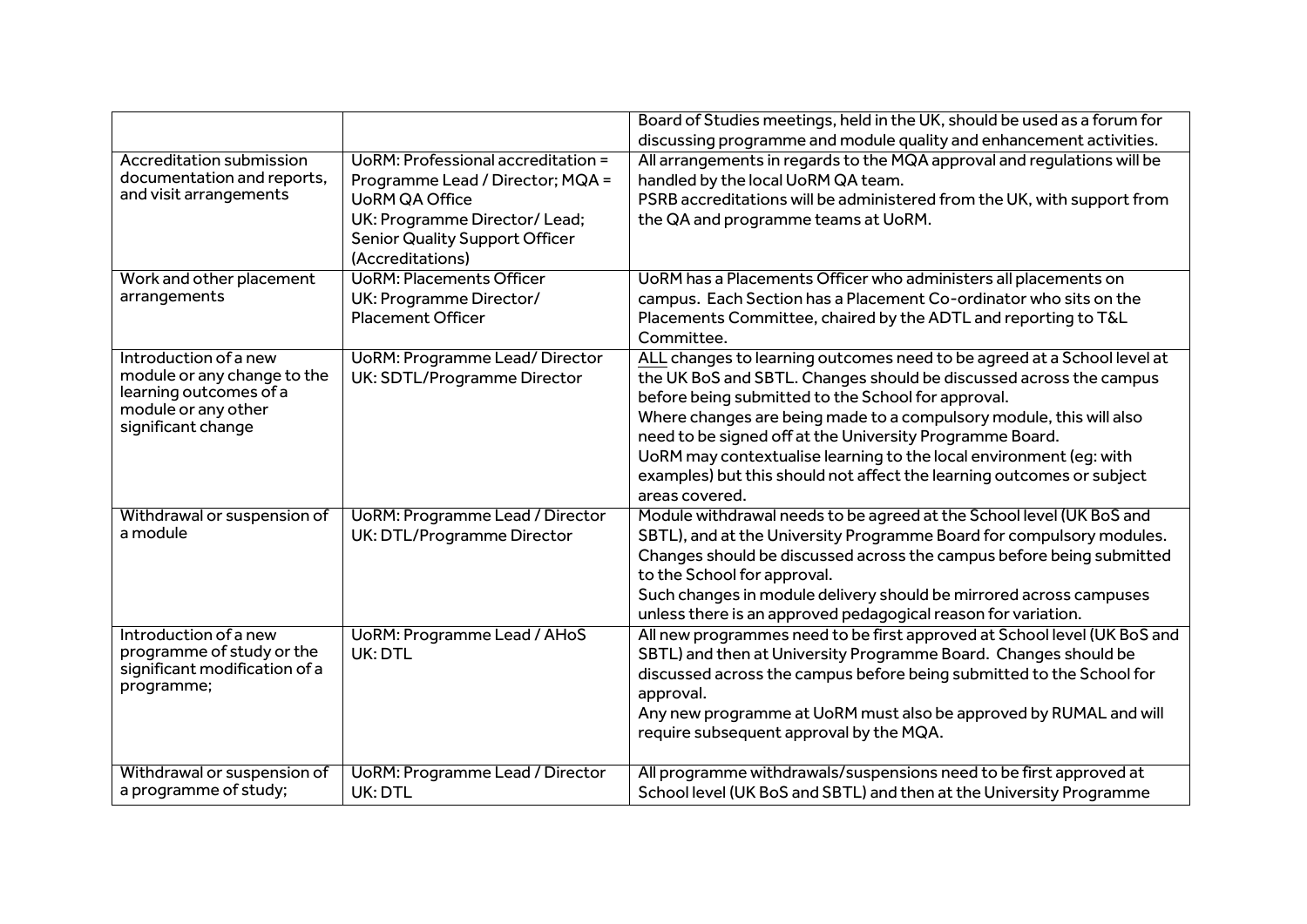|  | Board. Changes should be discussed across the campus before being |
|--|-------------------------------------------------------------------|
|  | submitted to the School for approval.                             |

## **6. Programme related matters**

As far as is possible, programme management and student support activities are mirrored at UoRM. There may be some local adjustments in the processes for delivering programmes and supporting students but the principles underpinning programme related matters are the same across the campuses.

| <b>Key Policies</b> | a. | Guidelines on programme handbooks and programme handbook template                                                                                                                                                                                                                                                                                                                                                                                           |
|---------------------|----|-------------------------------------------------------------------------------------------------------------------------------------------------------------------------------------------------------------------------------------------------------------------------------------------------------------------------------------------------------------------------------------------------------------------------------------------------------------|
|                     | b. | Policy on providing feedback to students on their performance                                                                                                                                                                                                                                                                                                                                                                                               |
|                     | c. | University code of practice on placement learning                                                                                                                                                                                                                                                                                                                                                                                                           |
|                     |    | d. Policy and procedure for the Recognition of Prior Learning (RPL)<br>The MQA have specific regulations in regards to the application of RPL and RPEL. Any application for<br>RP(E)L at UoRM should be forwarded to the Quality Assurance Office at UoRM to ensure that the MQA<br>rules are adhered to, in addition to the University rules. The MQA rules preclude UoRM from granting<br>RPEL to any student, this must be assessed by the MQA directly. |
|                     |    | e. Policy and procedures on students changing degree programme and optional modules<br>Includes Branch Campus specific process quidance                                                                                                                                                                                                                                                                                                                     |
|                     |    | Policy on and procedures for the determination of 'fitness to practise'<br>Includes Branch Campus specific process quidance                                                                                                                                                                                                                                                                                                                                 |
|                     | q. | Policy on and procedures relating to extenuating circumstances<br>See Section 12 below for more information                                                                                                                                                                                                                                                                                                                                                 |
|                     | h. | Penalties for late submission (excluding Postgraduate Flexible programmes)                                                                                                                                                                                                                                                                                                                                                                                  |
|                     |    | Policy on and procedures for suspensions                                                                                                                                                                                                                                                                                                                                                                                                                    |
|                     |    | Policy on and procedures relating to student academic engagement and fitness to study<br>Includes Branch Campus specific process quidance                                                                                                                                                                                                                                                                                                                   |
|                     | k. | Policy on and procedures for students returning to or repeating study                                                                                                                                                                                                                                                                                                                                                                                       |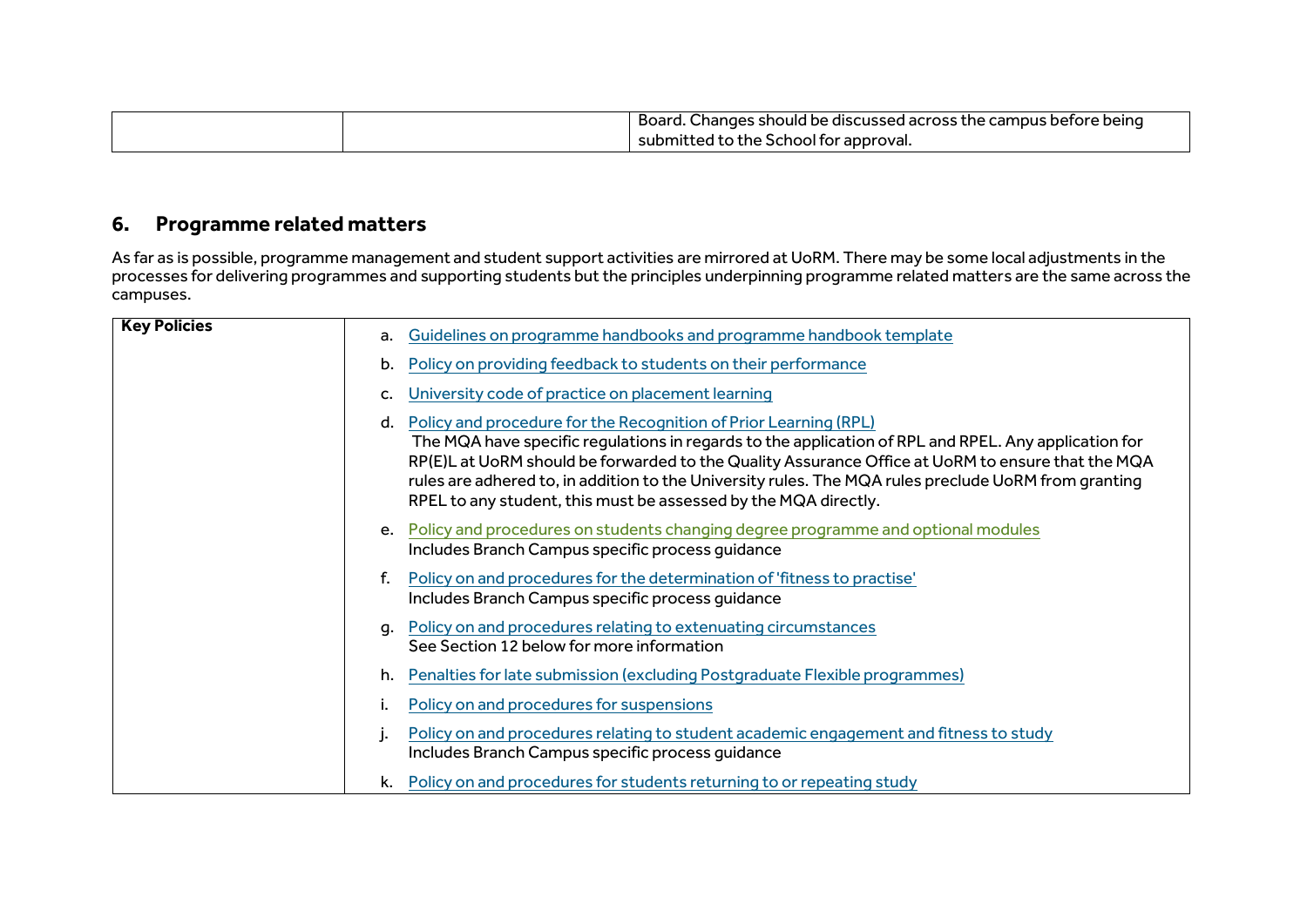|                                                      |                                                                      | Policy on and procedures for students returning from illness to the University of Reading Malaysia                                                                                                                                                                                                                                                                                                                  |
|------------------------------------------------------|----------------------------------------------------------------------|---------------------------------------------------------------------------------------------------------------------------------------------------------------------------------------------------------------------------------------------------------------------------------------------------------------------------------------------------------------------------------------------------------------------|
|                                                      | m. Students with Parental Responsibilities Policy                    |                                                                                                                                                                                                                                                                                                                                                                                                                     |
|                                                      | n.                                                                   | Policy on and procedures relating to international students at the University of Reading Malaysia                                                                                                                                                                                                                                                                                                                   |
|                                                      | Eligibility criteria for outgoing student mobility<br>$\mathsf{o}$ . |                                                                                                                                                                                                                                                                                                                                                                                                                     |
|                                                      | D.                                                                   | Policy on the Audio and Visual Recording and Capture of Teaching Sessions by Students                                                                                                                                                                                                                                                                                                                               |
| <b>Key Processes</b>                                 | Key contacts for guidance on                                         | UoRM locally discharged processes and UK-based processes and                                                                                                                                                                                                                                                                                                                                                        |
|                                                      | policy and process                                                   | responsibility for task                                                                                                                                                                                                                                                                                                                                                                                             |
| Student welfare and tutorial<br>arrangements         | <b>UoRM: Student Affairs and Welfare</b><br>UK: SDAT                 | Local arrangements should be made for tutorials in accordance with the<br>UoR Policy. Student welfare is overseen by the UoRM CDAT.                                                                                                                                                                                                                                                                                 |
| Student suspensions and<br>withdrawals               | UoRM: CDAT/ADTL<br>UK: SDAT/SDTL                                     | UoRM should offer comparative support for those students wanting to<br>suspend, through the Student Support Office and the International<br>Student Office as appropriate.<br>The UoRM CDAT should make suspension decisions in collaboration with<br>the UK SDAT and cases that need referral can be considered by the ADTL<br>in consultation with a relevant TLD.                                                |
| Academic engagement and<br>fitness to study/practice | <b>UoRM: ADTL</b><br>UK: SDAT                                        | Stage 1 will normally be administered locally by the Head of Section, who<br>will agree an Action Plan with the student.<br>Stage 2 will be referred to the UoRM ADTL (or their delegate), decisions<br>and sanctions should be discussed with UK TLD to ensure consistency<br>across campuses.<br>Stage 3 will be referred to the UK SCAEFS or SCFtP Secretary.<br>All appeals will be via the UK Appeals Officer. |

#### **7. Personal development**

One of the core principles of the UoR strategies is to prepare graduates for 21<sup>st</sup> century lives, this includes personal development as well as academic development. These core principles are embedded in to the curriculum, through the University's Curriculum Framework, and equal opportunities for personal development are delivered at UoRM.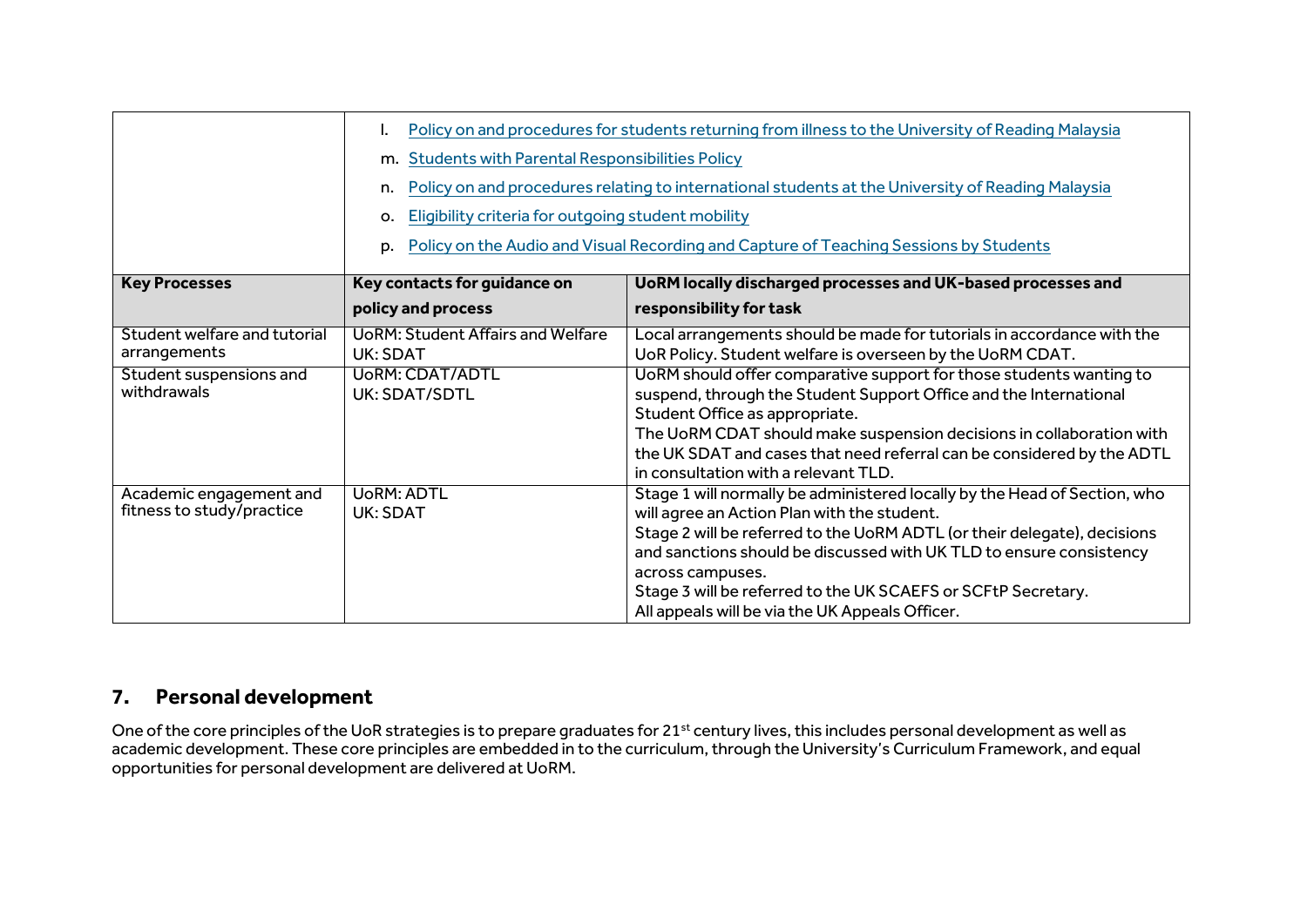Students in Malaysia are required to undertake Mata Pelajaran Umum (MPU) [General Studies]. This is a qualification that all Malaysian and international undergraduate students of private education institutions must complete before being awarded their degree. The main objective of MPU is to enhance the knowledge and soft skills of each student and to ensure that all undergraduate students are knowledgeable, balanced and skilful, have strong leadership abilities and good communication and teamwork skills. UoRM offers a comprehensive course of modules to help students develop these important attributes. [\(https://www.reading.edu.my/for-current-students/general-studies-mpu\)](https://www.reading.edu.my/for-current-students/general-studies-mpu)

| <b>Key Policies</b>  | The Academic Tutor System<br>а.<br>Careers, Education, Information, Advice and Guidance<br>b.<br>Statement of learner responsibilities<br>Policy statement on non-contributory modules and quest attendance<br>d. |                                                                                                                                                                                                                                     |
|----------------------|-------------------------------------------------------------------------------------------------------------------------------------------------------------------------------------------------------------------|-------------------------------------------------------------------------------------------------------------------------------------------------------------------------------------------------------------------------------------|
| <b>Key Processes</b> | Key contacts for guidance on                                                                                                                                                                                      | UoRM locally discharged processes and UK-based processes and                                                                                                                                                                        |
|                      | policy and process                                                                                                                                                                                                | responsibility for task                                                                                                                                                                                                             |
| Study support        | <b>UoRM: Head of FSLI</b><br>UK: Academic Tutor/ Programme<br>Director                                                                                                                                            | Study advice and support services should be made available locally.<br>UK based staff (Academic and Student Support) can give advice on<br>resources available online and advise staff on UoR equivalent resources for<br>students. |
| Careers advice       | <b>UoRM: Careers Office</b><br>UK: Careers Office                                                                                                                                                                 | Careers advice services should be made available locally.<br>UK based staff (Academic and Student Support) can give advice on<br>resources available online and advise staff on UoR equivalent resources for<br>students.           |

#### **8. Diversity and equality**

Staff and students across all of the University's Campuses will be treated fairly and equally, in accordance with the University's policies on equal opportunities and diversity

| <b>Key Policies</b> | a. Diversity and Inclusion Policies                                                                |
|---------------------|----------------------------------------------------------------------------------------------------|
|                     | b. Students with disabilities: key principles for staff, students and applicants                   |
|                     | c. Code of practice for supporting students relating to religion, belief and teaching and learning |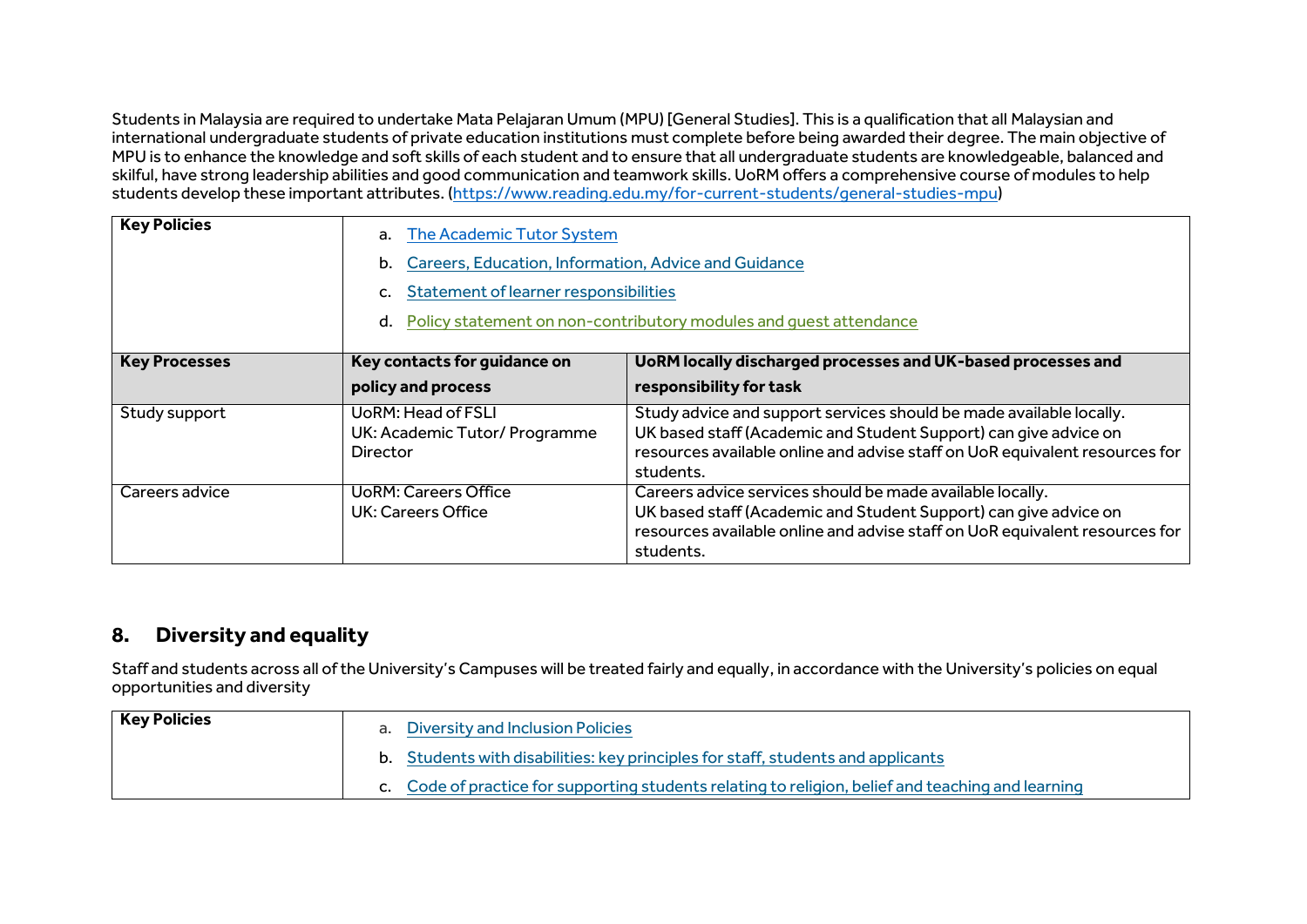#### **9. Research degrees**

A small number of research degrees are available to study at UoRM. These degrees follow the same policies and guidelines as research degrees at UoR. However students should consult the 'Guidance on PhD Programmes at UoRM' which summarises how Reading's policy and procedures have been adapted to take into account the UoRM context, whether to satisfy the requirements of the Malaysian Ministry of Higher Education (MOHE) or to acknowledge the different governance and administrative structure at the UoRM campus for details on Malaysia specific processes and governance.

The 'Guidance on PhD Programmes at UoRM' can be found on the internal UoRM database InfoRM.

General UoR polices can be found below:

| <b>Key Policies</b> |    | a. Code of Practice on Research Students                                                                                                                                         |
|---------------------|----|----------------------------------------------------------------------------------------------------------------------------------------------------------------------------------|
|                     | b. | Monitoring and assessing the progress of doctoral researchers: Good Practice Guide                                                                                               |
|                     |    | Procedures for appeals by postgraduate research students against confirmation of registration decisions                                                                          |
|                     |    | d. Policy on and procedures relating to PhD and MPhil student academic engagement and fitness to study<br>Includes Branch campus specific processes for communicating decisions. |
|                     |    | e. Guidance on research students' suspensions and extensions                                                                                                                     |
|                     |    | Admissions policy for postgraduate research degrees                                                                                                                              |
|                     |    | Policy statement on the use of postgraduate teaching assistants or demonstrators                                                                                                 |
|                     |    | h. Postgraduate Research Programmes: Collaborative arrangements framework                                                                                                        |

#### **10. Staff development**

Staff at Branch Campuses have access to CPD, training and development, mentoring and performance review opportunities. Where possible, these mirror the processes and opportunities at UoR.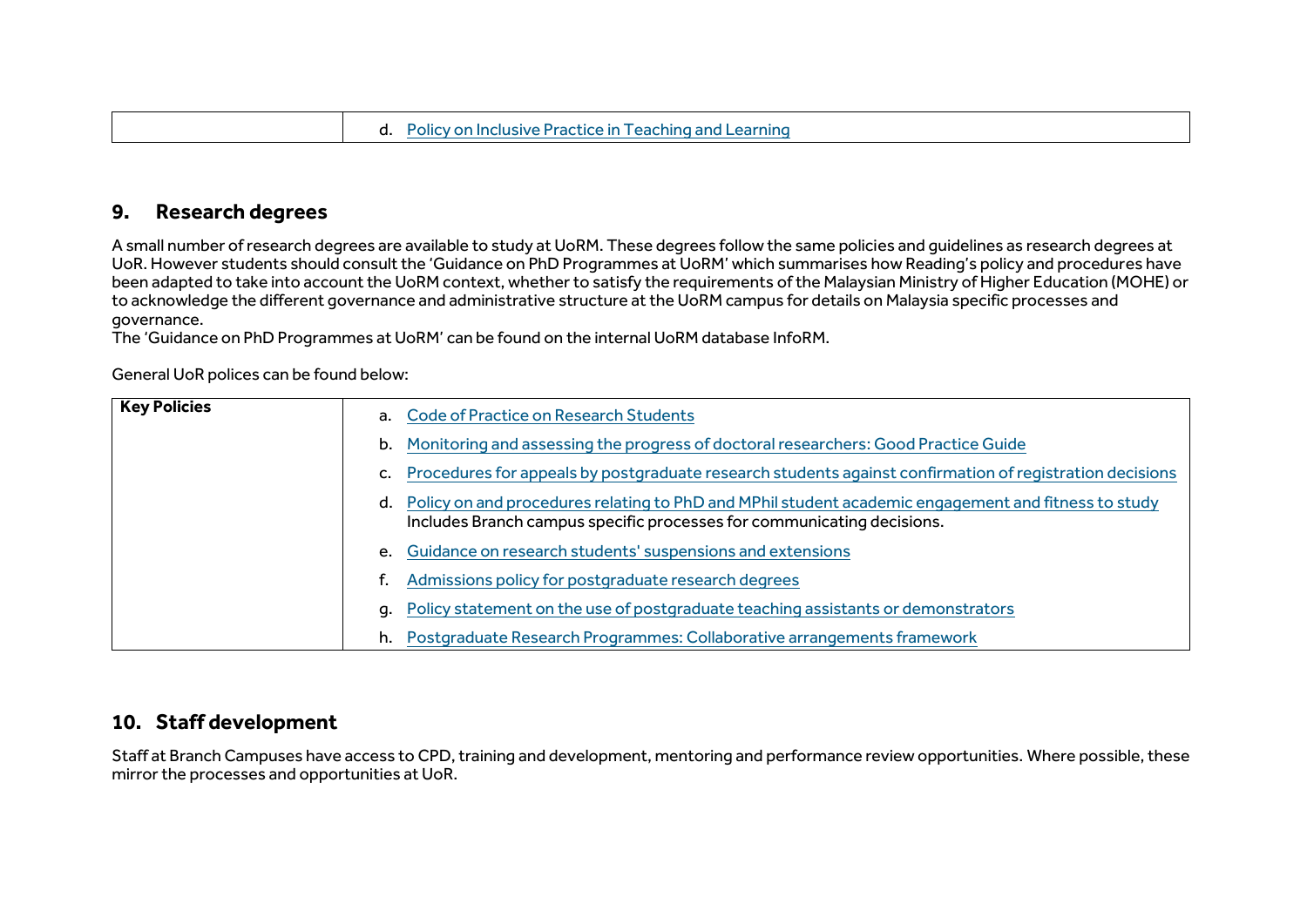Staff at UoRM have access to the University's HEA accredited initial professional development programme (FLAIR Academic Practice Programme (APP) and CPD Route), The Programmes are aligned with the UK Professional Standards Framework and Award successful candidates fellowship of the HEA. Achieving HEA fellowship is usually a condition of probation for teaching staff.

| <b>Key Policies</b> | a. Staff Development Policy                           |
|---------------------|-------------------------------------------------------|
|                     | b. Guidelines for the mentoring of new academic staff |
|                     | c. Performance and Development Review                 |
|                     | Peer review – see section 3 above<br>d.               |

#### **11. Working with others**

UoRM may wish to enter into teaching and learning collaborations for programmes delivered in Malaysia. All T&L collaborations and partnership recruitment arrangements should come through the normal UoR approval and monitoring processes. Most full T&L Partnerships will require a tripartite agreement.

| <b>Key Policies</b>                         | a. Typology for Academic Partnerships<br>b.<br>d.<br>e.<br><b>Working Internationally Guidance</b><br>a.         | Overview of the Approval and Monitoring for Teaching Partnerships<br>Procedure for partner programme review<br>Procedure for partner programme monitoring<br>Procedure for establishing and managing student exchange partnerships<br><b>Partnership Responsibilities Guidance Document</b> |  |
|---------------------------------------------|------------------------------------------------------------------------------------------------------------------|---------------------------------------------------------------------------------------------------------------------------------------------------------------------------------------------------------------------------------------------------------------------------------------------|--|
| <b>Key Processes</b>                        | Key contacts for guidance on policy and<br>process                                                               | UoRM locally discharged processes and UK-based processes and<br>responsibility for task                                                                                                                                                                                                     |  |
| Establishment of<br>any new<br>Memoranda of | <b>UoRM: Quality Assurance Officer</b><br>UK: Senior Quality Support Officer/<br>International Partnerships Team | The policy and process for approving and setting up partnerships must<br>be followed at both campuses. Approval is given by GESB/PVC (Global<br>Engagement) only.                                                                                                                           |  |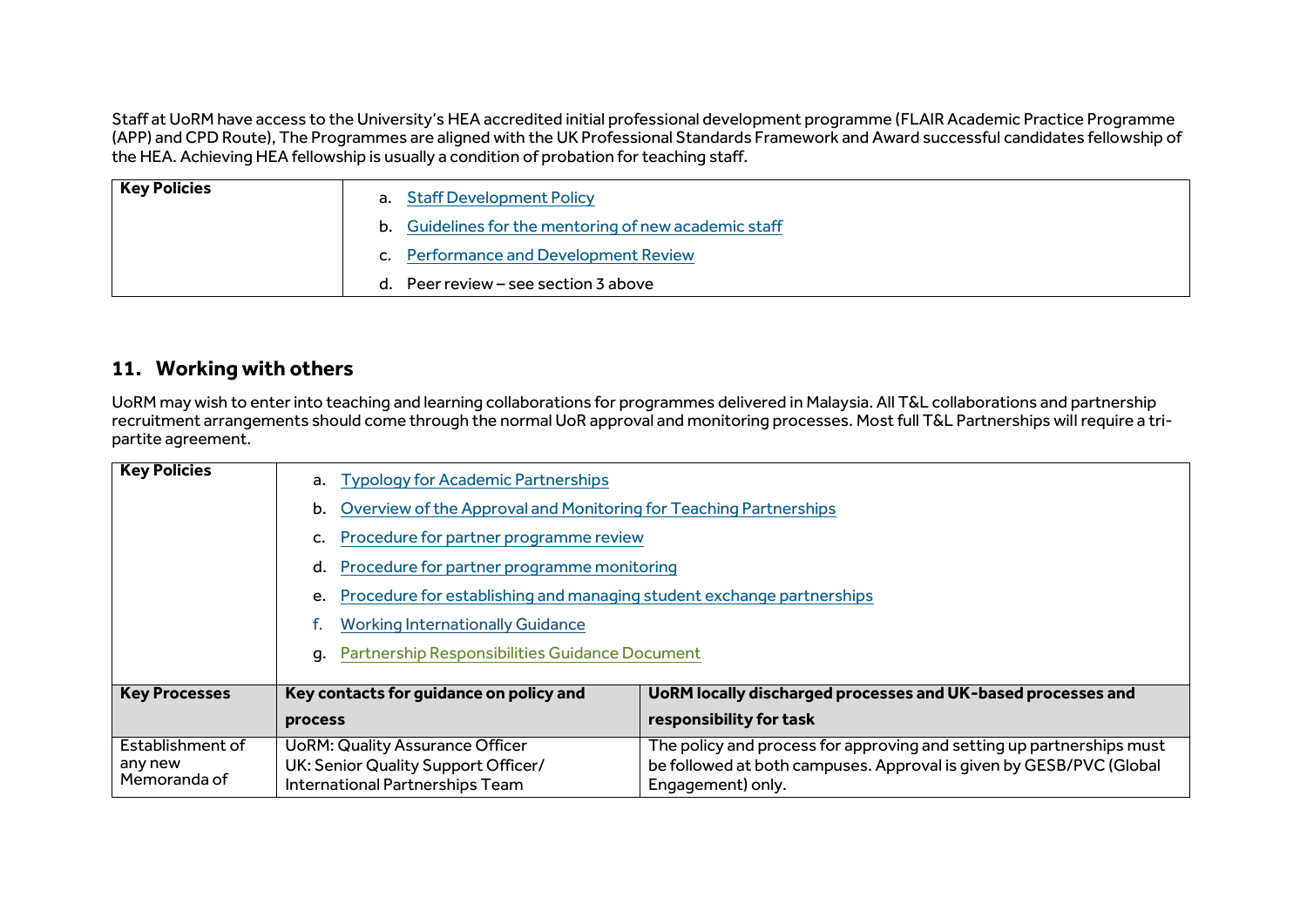| Understanding or<br>Agreement.                     |                                                                       | All partnerships (MoU and MoA) should be communicated to CQSD and<br>$^1$ the IP Team in the UK, for inclusion on the central database. |
|----------------------------------------------------|-----------------------------------------------------------------------|-----------------------------------------------------------------------------------------------------------------------------------------|
| Monitoring and<br>reviewing of T&L<br>partnerships | UoRM: Quality Assurance Officer<br>UK: Senior Quality Support Officer | All reviews and monitoring arrangements will be led by the UK CQSD<br>Team.                                                             |

#### **12. Assessment Handbook**

The Assessment Handbook presents the University's assessment policies and procedures topic-by-topic, following the broad sequence of the assessment process and can be found in its entirety here: [http://www.reading.ac.uk/cqsd/QualityAssurance/PoliciesandProcedures/cqsd](http://www.reading.ac.uk/cqsd/QualityAssurance/PoliciesandProcedures/cqsd-assessmenthandbook.aspx)[assessmenthandbook.aspx](http://www.reading.ac.uk/cqsd/QualityAssurance/PoliciesandProcedures/cqsd-assessmenthandbook.aspx)

In terms of assessment practices, UoRM will follow the same polices and principles as UoR, but there may be some procedural differences across the campuses.

| <b>Key Policies</b> | <b>Section 1: Ordinance and Governing Principles</b>                                                                                                                 |
|---------------------|----------------------------------------------------------------------------------------------------------------------------------------------------------------------|
|                     | <b>Section 2: Key Dates</b><br>Includes deadlines and key dates for assessments undertaken at UoRM, particularly as these need to be ratified by UoR<br>Exam Boards. |
|                     | Section 3: Delegations within Schools and Examination Representatives                                                                                                |
|                     | Section 4: Nomination and Appointment of Internal and External Examiners                                                                                             |
|                     | <b>Section 5: Assessment Regimes</b>                                                                                                                                 |
|                     | Section 6: Conduct of Assessment: Examinations and Coursework (including Annex 1: Examination question papers<br>and Annex 2: Online submission protocols)           |
|                     | Policy includes reference to local variations in processes as appropriate, however the principles remain the same<br>wherever an assessment is being carried out.    |
|                     | Section 7: Examination and Assessment Arrangements for Students with Specific needs                                                                                  |
|                     | <b>Section 8: Extenuating Circumstances Policy</b><br>Includes some process variations for UoRM                                                                      |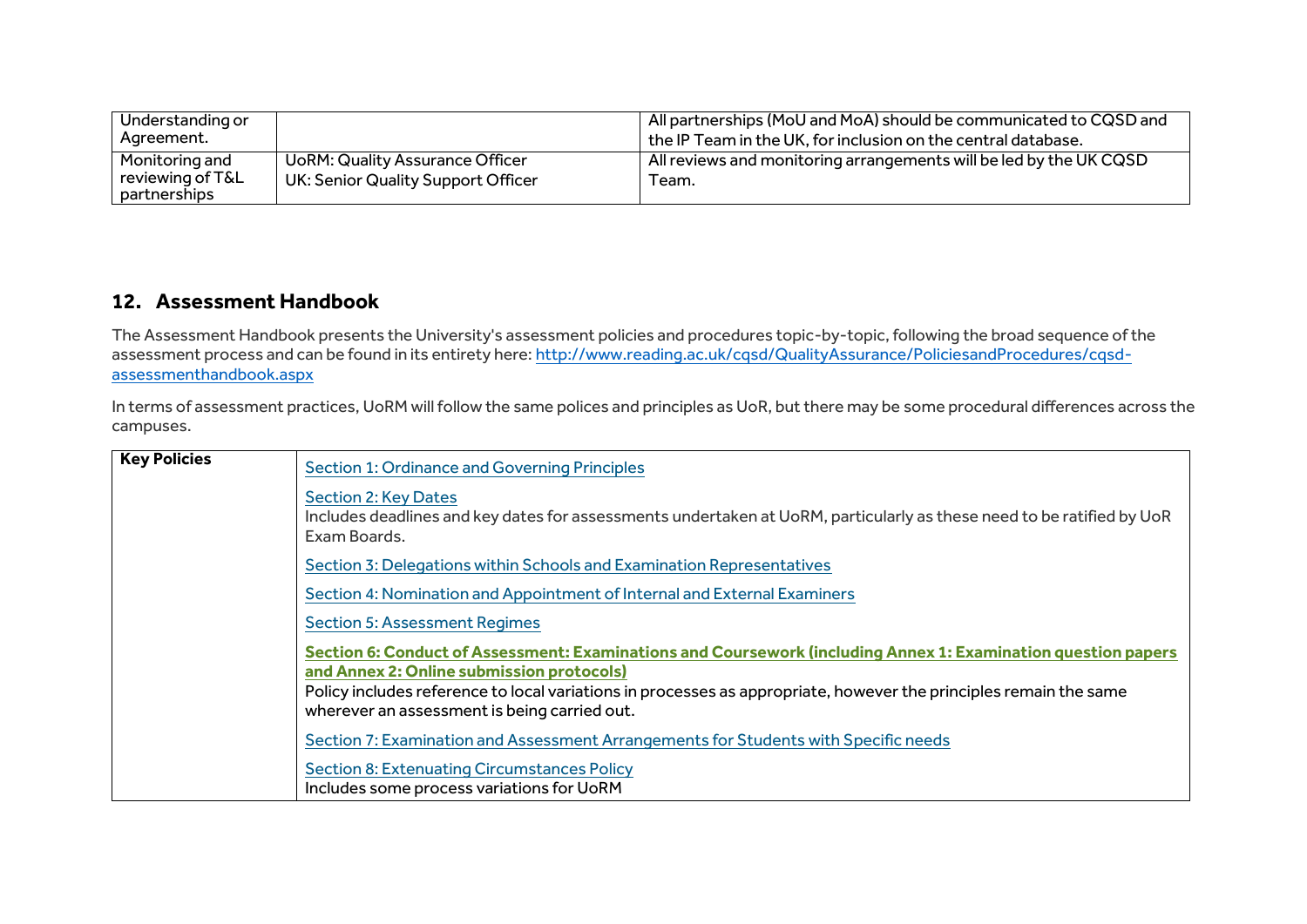|                                                                | Section 9: Academic Integrity and Academic Misconduct<br>Includes information on reporting and operations for UoRM students                         |                                                                                                                                               |  |
|----------------------------------------------------------------|-----------------------------------------------------------------------------------------------------------------------------------------------------|-----------------------------------------------------------------------------------------------------------------------------------------------|--|
|                                                                | Section 10: Marking (including Annex 1: University marking criteria for Level 4-6 and Annex 2: University marking criteria<br>framework at Level 7) |                                                                                                                                               |  |
|                                                                | Section 11: Verification and Submission of Marks                                                                                                    |                                                                                                                                               |  |
|                                                                | Section 12: Providing Feedback to Students on their Performance                                                                                     |                                                                                                                                               |  |
|                                                                | <b>Section 13: Moderation</b><br>Includes reference to cross-campus moderation requirements                                                         |                                                                                                                                               |  |
|                                                                | Section 14: Retention of Exam Scripts, Coursework and In-class Tests                                                                                |                                                                                                                                               |  |
|                                                                | <b>Section 15: Progression</b>                                                                                                                      |                                                                                                                                               |  |
|                                                                | <b>Section 16: Awards</b>                                                                                                                           |                                                                                                                                               |  |
|                                                                | Section 17: Awards: Bachelors (including Annex 1: Programmes for which exceptional arrangements have been<br>approved by Senate)                    |                                                                                                                                               |  |
|                                                                | Section 19: Awards: Postgraduate Masters, Postgraduate Diploma, Postgraduate Certificate                                                            |                                                                                                                                               |  |
|                                                                | Section 23: Awards: Ordinary Bachelor's Degree                                                                                                      |                                                                                                                                               |  |
|                                                                | <b>Section 26: Examiners' Meetings</b>                                                                                                              |                                                                                                                                               |  |
|                                                                | Section 27: Recording, Documentation and Publication of Assessment Decisions                                                                        |                                                                                                                                               |  |
|                                                                | Section 28: Re-assessment                                                                                                                           |                                                                                                                                               |  |
|                                                                | Section 29: Appeals for the Review of Results and for the Review of Marks                                                                           |                                                                                                                                               |  |
|                                                                | <b>Section 30: Visiting Students</b>                                                                                                                |                                                                                                                                               |  |
|                                                                | Section 31: Quality Management and Enhancement                                                                                                      |                                                                                                                                               |  |
| <b>Key Processes</b>                                           | Key contacts for guidance on policy and                                                                                                             | UoRM locally discharged processes and UK-based processes and                                                                                  |  |
|                                                                | process                                                                                                                                             | responsibility for task                                                                                                                       |  |
| Assessment of<br>students, including<br>setting of examination | <b>UoRM: Programme Lead/Director</b><br>UK: Programme Director/Lead                                                                                 | Programme Leads liaise with UK Exams Officers to follow School-level<br>processes. Wherever possible, teams at UoRM should be responsible for |  |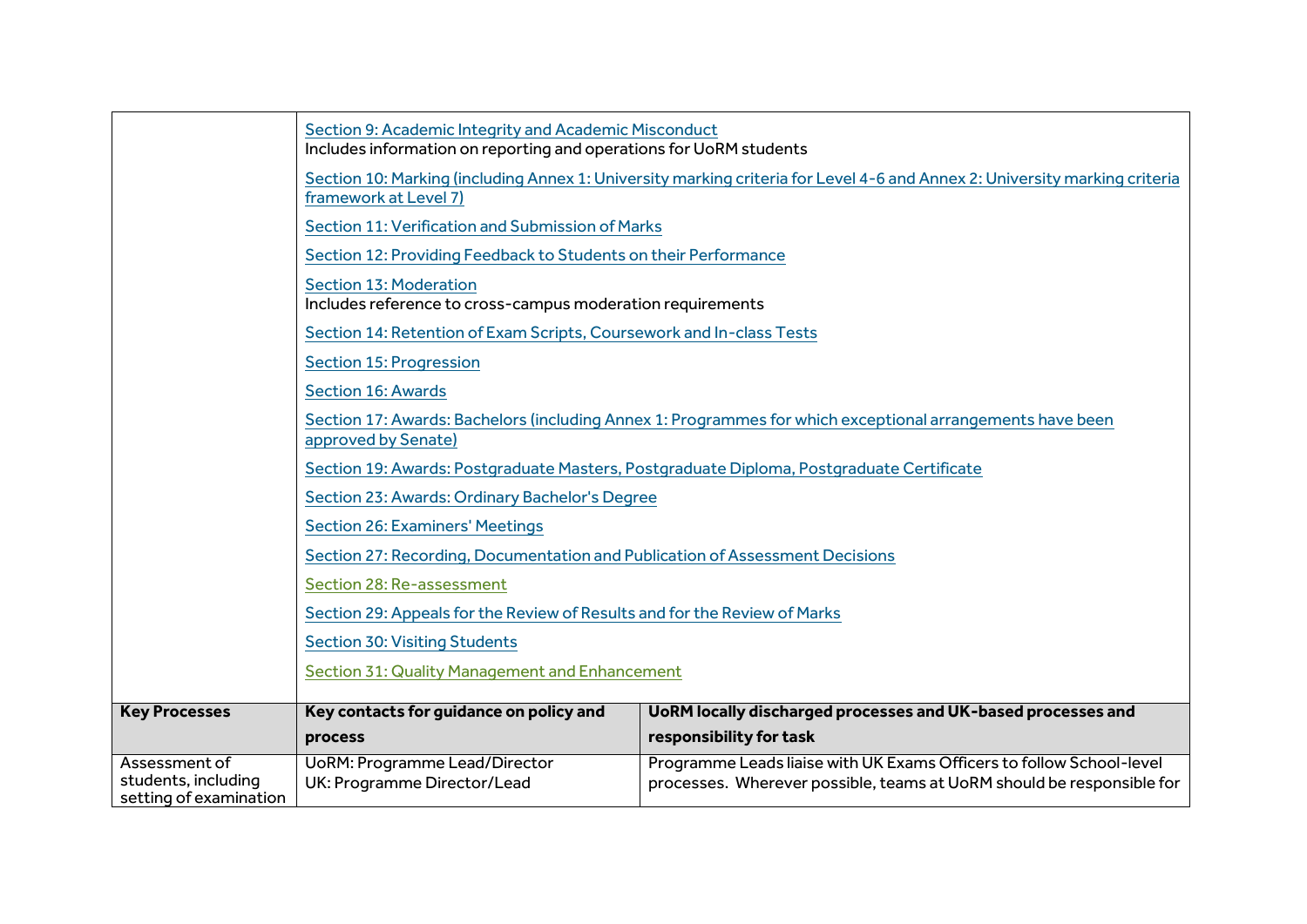| papers, marking and                |                                        | setting exam papers and assessments, in liaison with colleagues in the                               |
|------------------------------------|----------------------------------------|------------------------------------------------------------------------------------------------------|
| moderation processes               |                                        | UK. Marking and moderation follow the same policies as the UK, with the                              |
| and timely                         |                                        | expectation that marking is done by UoRM staff. Cross-campus                                         |
| presentation of                    |                                        | moderation will usually take place, there may be some internal                                       |
| moderated marks to<br>exam boards. |                                        | moderation at UoRM, if the policy and discipline-specific requirements                               |
|                                    |                                        | allow.                                                                                               |
|                                    |                                        | Programme Administrators at UoRM liaise with PAs in the UK to provide                                |
|                                    |                                        | marks in a timely manner to the Exam Boards.                                                         |
| Operation of the                   | <b>UoRM: CDAT/ADTL</b>                 | School level decisions can be undertaken by the UoRM CDAT.                                           |
| processes for                      | UK: SDAT                               | University level decisions should be referred to the UK USCSC.                                       |
| considering                        |                                        | All appeals will be made via the UK Appeals Officer.                                                 |
| extenuating                        |                                        |                                                                                                      |
| circumstances claims               |                                        |                                                                                                      |
| Appointment of                     | <b>UoRM: Programme Lead/Director</b>   | It is always the responsibility of the UK School to liaise with the Exams                            |
| <b>External Examiners</b>          | UK: DTL/School Exams Officer           | Office in the appointment of external examiners, however they will                                   |
|                                    |                                        | consult UoRM (as appropriate) before new appointments, including to                                  |
|                                    |                                        | request nominations.                                                                                 |
| Operation of                       | <b>UoRM: Programme Lead/Director</b>   | All student marks will be reported to and decisions on classification                                |
| <b>Examination Boards</b>          | UK: DTL/School Exams Officer           | made at the UK Exam and Progression Boards, at School level and                                      |
| and Progression                    |                                        | University level.                                                                                    |
| Boards, reporting of               |                                        | The Programme Lead should remotely attend the School-level                                           |
| marks and decisions<br>on the      |                                        | Examiners meeting where possible.                                                                    |
| level/classification of            |                                        |                                                                                                      |
| award.                             |                                        |                                                                                                      |
| Student appeals                    | <b>UoRM: Programme Lead / Director</b> | Appeals against module marks should be initially discussed between the                               |
|                                    | UK: Programme Director/SDTL            | Module Lead and the student where appropriate.                                                       |
|                                    |                                        | All formal appeals will be considered by the UK SDTL, with Stage 2                                   |
|                                    |                                        | escalated to the relevant UK TLD.                                                                    |
|                                    |                                        | UoRM staff may be involved in investigating and supporting the                                       |
|                                    |                                        | processes as outlined in the policies.                                                               |
|                                    |                                        | ALL appeals against final results and Awards should come through the                                 |
| Processing of student              | <b>UoRM: Programme Lead/ Director</b>  | Appeals Officer in the UK<br>Initial interviews should be carried out by the ADTL at UoRM, decisions |
| academic misconduct                |                                        |                                                                                                      |
| cases                              | UK: Programme Director/SDTL            | and penalties should be discussed with UK SDTL to ensure consistency                                 |
|                                    |                                        | across campuses.                                                                                     |
|                                    |                                        | Referral/Appeals to SCAM or SAC will be administered by the Appeals                                  |
|                                    |                                        | Officer in the UK.                                                                                   |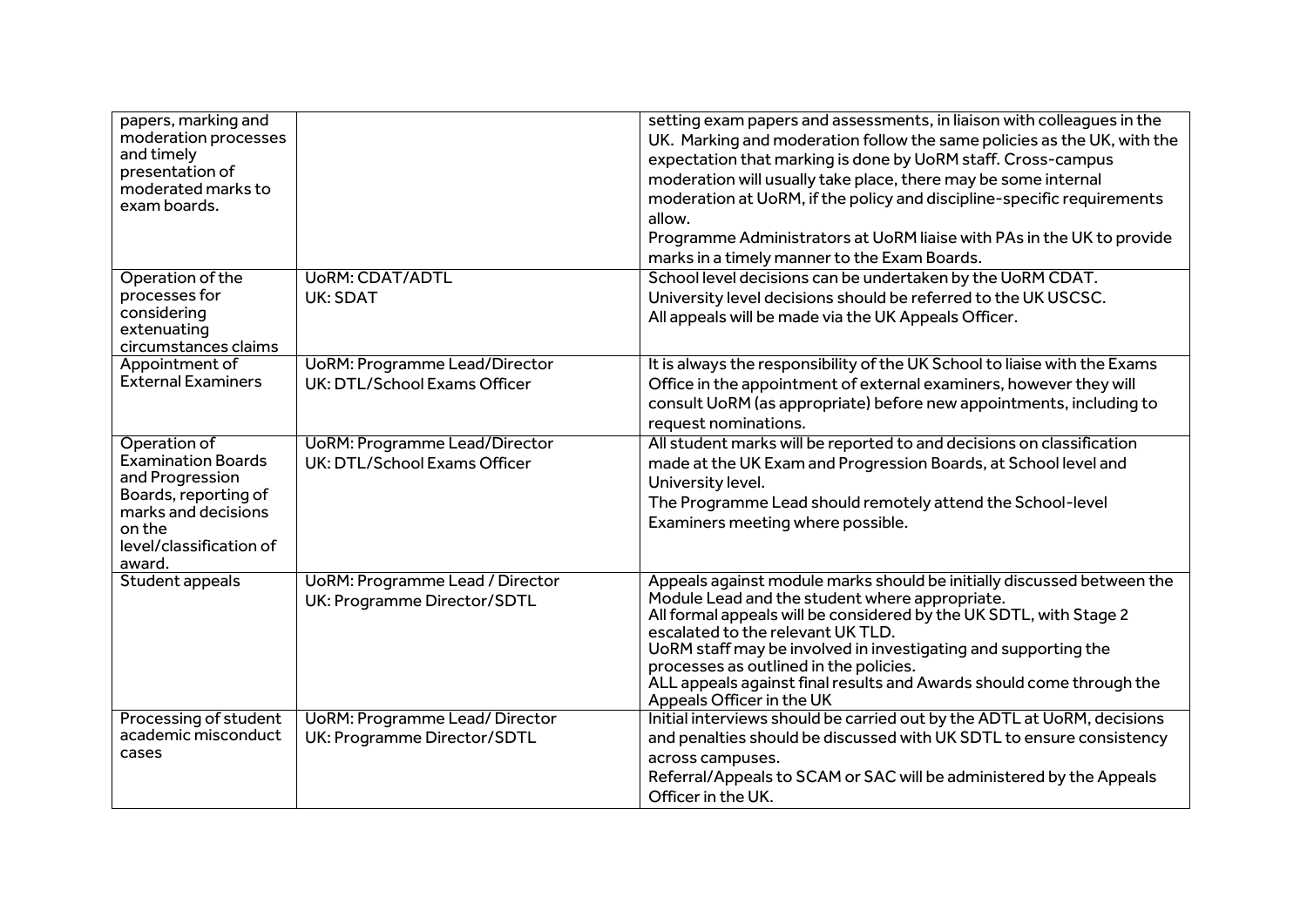#### **13. External assessment guidelines**

Programmes delivered at the UoR Malaysia Campus will be regulated by the Office for Students and the UK Quality Assurance Agency, under the University of Reading degree awarding powers, and by the Malaysian Ministry of Education and the Malaysian Qualification Agency

| <b>Key Links</b> | a. Office for Students - About<br>b. The Quality Assurance Agency for Higher Education: An Introduction |
|------------------|---------------------------------------------------------------------------------------------------------|
|                  | c. MOE Homepage<br><b>Malaysian Qualifications Agency (MQA)</b><br>d.                                   |

#### **14. Cross Campus Transfers**

There are several ways in which students may move between UoR UK and UoRM.

**Mobility**: Students may spend between 3 months-1 year of their programme studying at the alternative campus. After this time the students return to their original campus to complete their studies. Programmes and modules are set up so that interchangeable study at either campus is possible during particular periods (usually Part 2).

**Transfer**: Students transfer permanently from one campus to the other and complete their study at the new campus

**Transition**: There is a compulsory transfer element as part of the programme

**Mobile Progression**: Entry into Year 1 at UoR following the UoRM Foundation Programme

UoR and UoRM work closely together to ensure that transfer from one campus to another is straightforward to operationalise for both staff and students; Programme structure is developed to ensure consistency where these opportunities are available; and assessment regimes are fair, consistent and rigorous across both campuses.

| <b>Key Policies</b> | Guidelines for Student Mobility to UK campus from UoRM campus 2018/19             |
|---------------------|-----------------------------------------------------------------------------------|
|                     | Study Abroad Mobility Guidelines Outward mobility from the UK to Malaysia 2018/19 |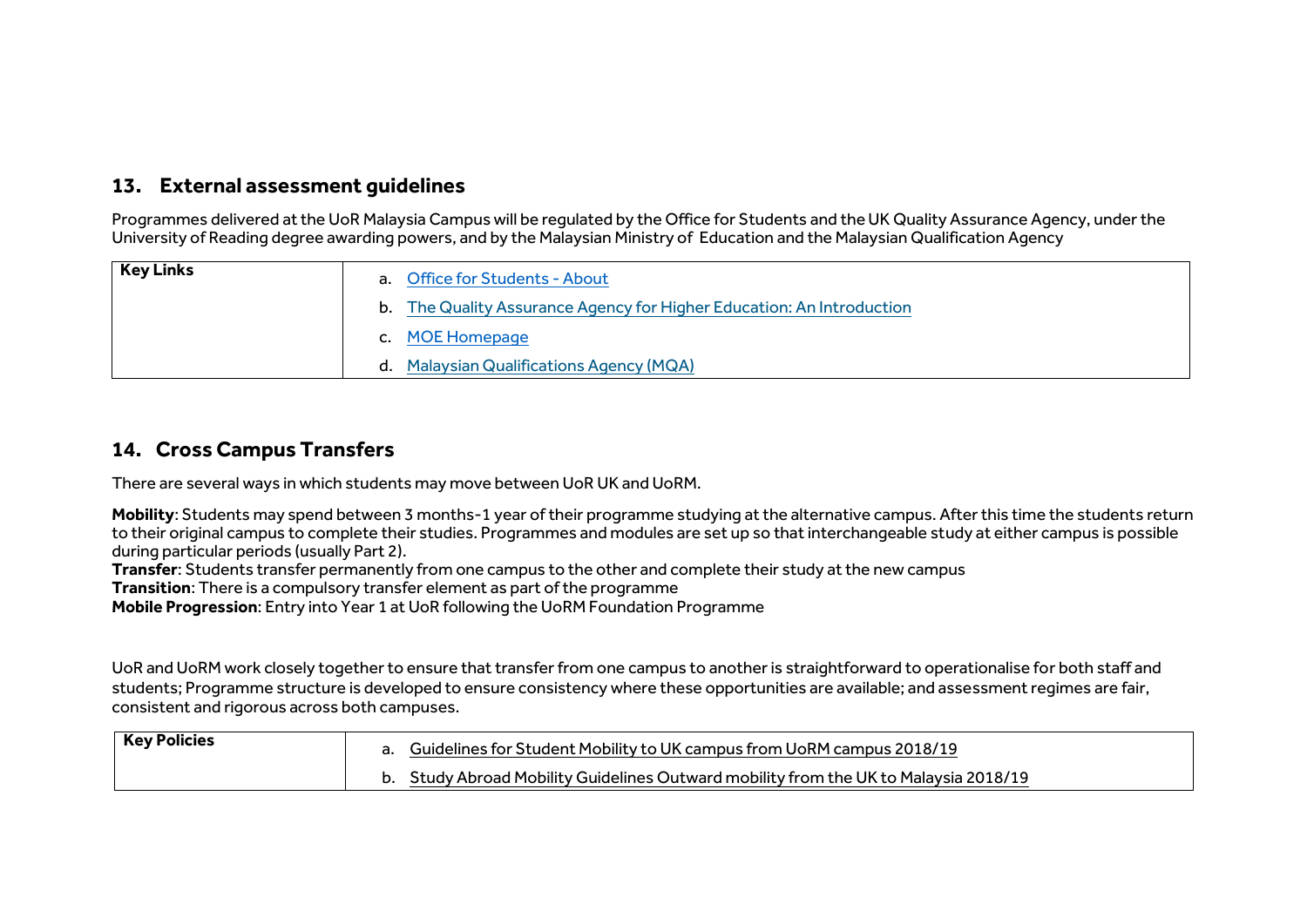|                                                             | International Student Policy (UoRM) - see 6n above<br>$c_{\cdot}$ |                                                                                                                                                                       |  |
|-------------------------------------------------------------|-------------------------------------------------------------------|-----------------------------------------------------------------------------------------------------------------------------------------------------------------------|--|
| <b>Key Processes</b>                                        | Key contacts for guidance on<br>policy and process                | UoRM locally discharged processes and UK-based processes and<br>responsibility for task                                                                               |  |
| Arrangements for inter-<br>campus transfer and<br>exchange. | UoRM: ADTL<br>UK: Study Abroad Office/TLD<br>International        | Details of the processes underpinning student transfer operations is<br>available in the links above, which outline the responsibilities of each<br>campus in detail. |  |

## **15. Recruitment and Admissions**

| <b>Key Policies</b>                                          | <b>Entrance Requirements</b><br>a.<br>UG and PG Taught Programmes Admissions Policy<br>b.<br>Postgraduate Research Programmes Admissions Policy<br>Updated in 2018 - includes reference to UoRM regulations                                                                                                                                                                  |                                                                                                                                         |  |  |
|--------------------------------------------------------------|------------------------------------------------------------------------------------------------------------------------------------------------------------------------------------------------------------------------------------------------------------------------------------------------------------------------------------------------------------------------------|-----------------------------------------------------------------------------------------------------------------------------------------|--|--|
|                                                              | <b>Admissions Appeals and Complaints Policy</b><br>d.<br><b>Under 18s Admissions Policy and Procedures</b><br>е.<br>Updated in 2018 – includes reference to UoRM regulations<br>UoRM follows UoR Entry Requirements Policy PLUS<br>Malaysian Qualifications Agency Programmes Standards, as required<br>A Process Flow document, to record below-advertised entry admissions |                                                                                                                                         |  |  |
| <b>Key Processes</b>                                         | Key contact for guidance on<br>policy and process                                                                                                                                                                                                                                                                                                                            | UoRM locally discharged processes and UK-based processes and<br>responsibility for task                                                 |  |  |
| Setting or changing<br>admissions criteria for<br>programmes | UoRM: Programme Lead/<br><b>Director</b>                                                                                                                                                                                                                                                                                                                                     | All changes to admission criteria should be discussed at a School level and<br>must be approved through the University Programme Board. |  |  |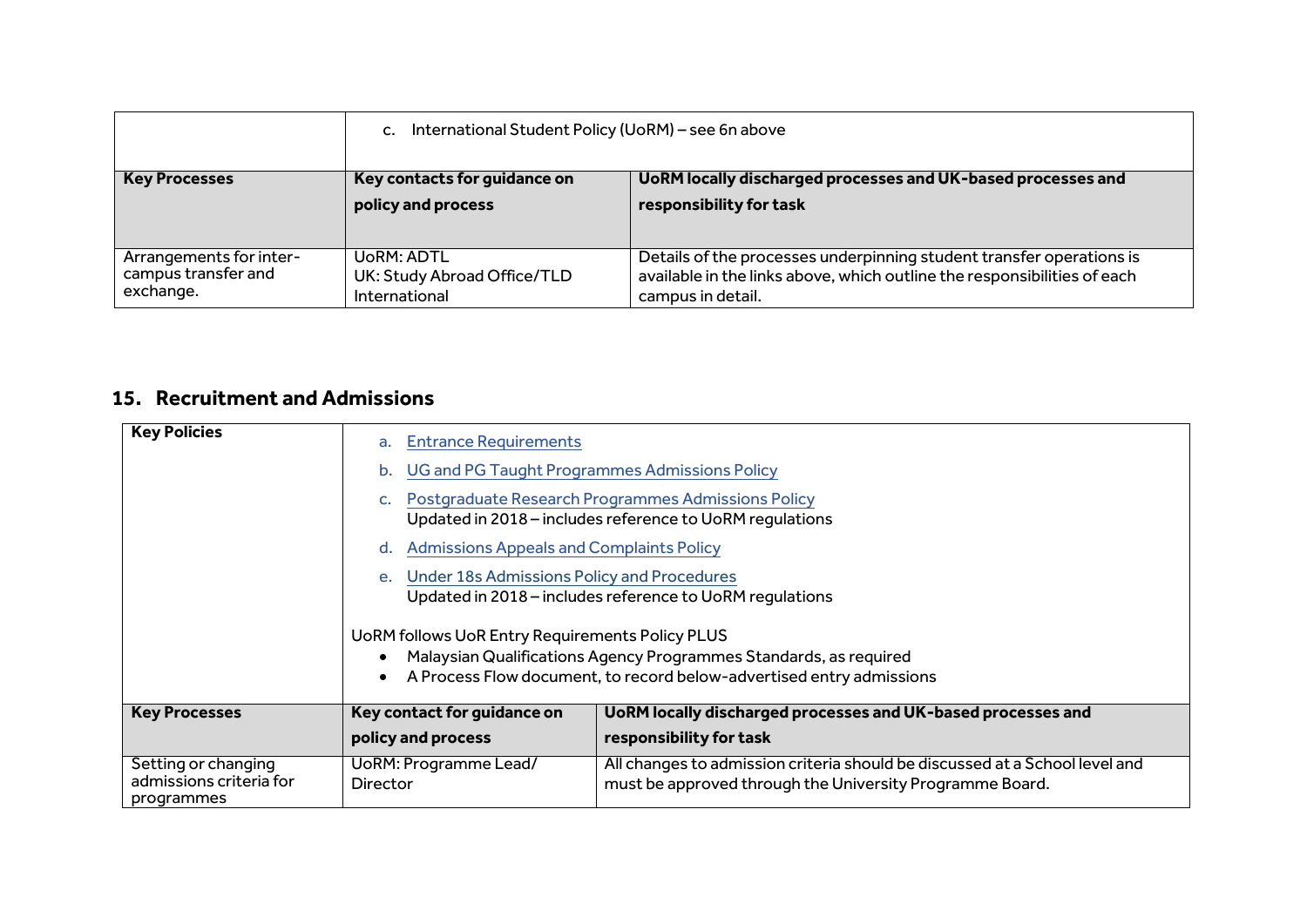| UK: Programme Director/DTL | UoRM Head of Quality Assurance will contact MQA directly, with a letter of    |
|----------------------------|-------------------------------------------------------------------------------|
|                            | application for approval to changes in entry requirements, which then must be |
|                            | endorsed by Ministry of Education                                             |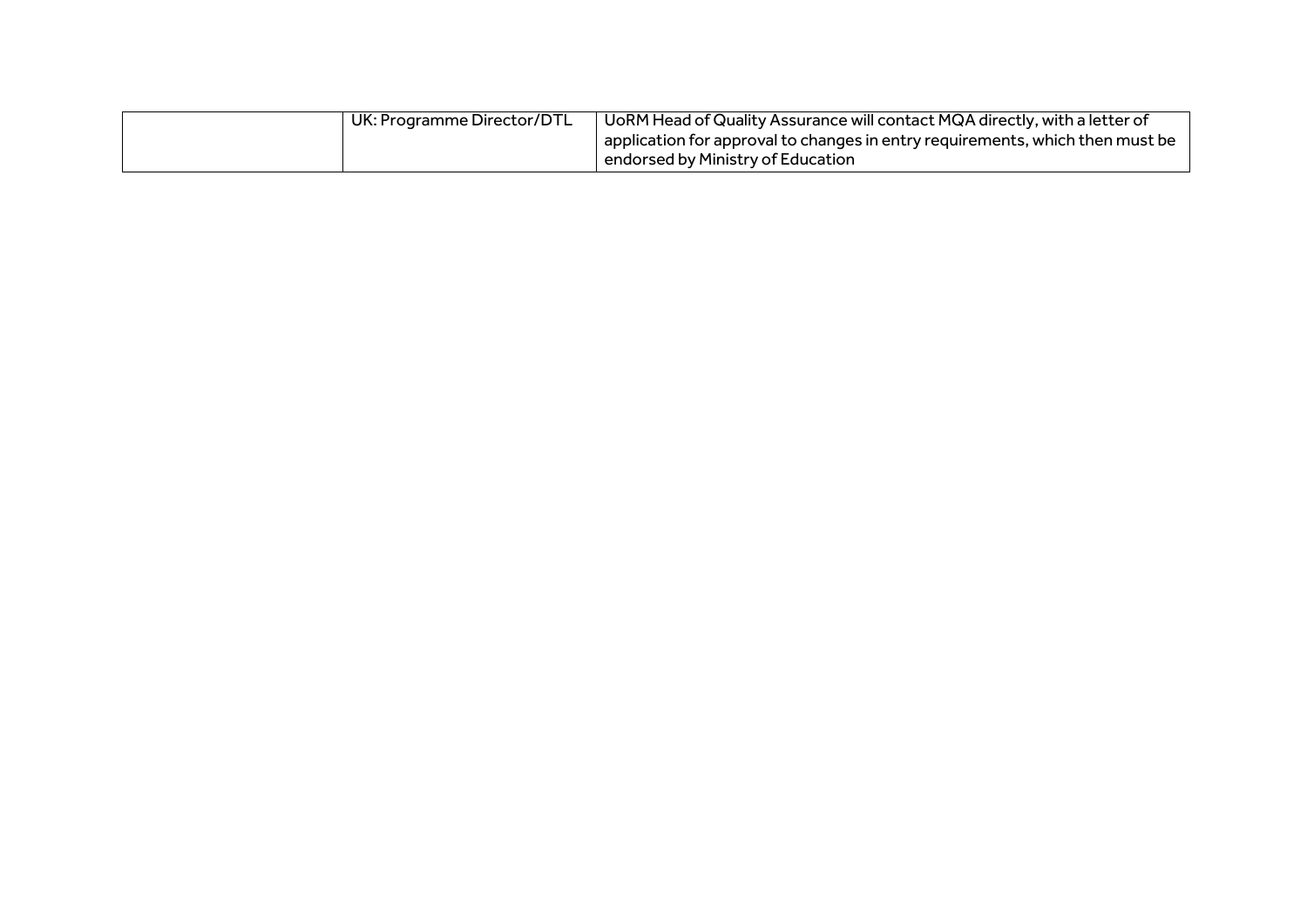# **Polices related to Conducting University Business**

#### **1. Governance**

The University's governance policies and procedures can be found in full [here.](http://www.reading.ac.uk/internal/academic-and-governance-services/AGS-policies.aspx) Those relevant to activities in UoRM have been included in this manual.

The University of Reading is dedicated to conducting all its academic, administrative and commercial operations in a law-abiding and ethical manner and will not tolerate acts of bribery or corruption by staff or its associates in any jurisdictions.

In order that the standards of conduct required by the University are properly understood, attention is drawn to the following policies:

- a. [Public Interest Disclosure \('Whistleblowing'\) Policy and Procedures](http://www.reading.ac.uk/nmsruntime/saveasdialog.aspx?lID=74836&sID=286788)
- b. [Freedom of Speech](http://www.reading.ac.uk/nmsruntime/saveasdialog.aspx?lID=127742&sID=454166)
- c. [Anti-Bribery and Corruption Policy](http://www.reading.ac.uk/nmsruntime/saveasdialog.aspx?lID=100418&sID=286788)
- d. [Criminal Finances Act 2017 Policy](http://www.reading.ac.uk/nmsruntime/saveasdialog.aspx?lID=127150&sID=286788)
- e. [External Speaker Policy](http://www.reading.ac.uk/internal/staffportal/policies-processes/external-speakers/sp-external-speaker-policy.aspx)
- f. [Corporate Social Responsibility and Business Conduct Policy](http://www.reading.ac.uk/nmsruntime/saveasdialog.aspx?lID=54090&sID=286788)
- g. [University of Reading Financial Regulations](http://www.reading.ac.uk/nmsruntime/saveasdialog.aspx?lID=26495&sID=286788) These regulations apply to the University, its subsidiaries and branches, both in the UK and elsewhere
- h. [Fraud Policy](http://www.reading.ac.uk/nmsruntime/saveasdialog.aspx?lID=131417&sID=286788)
- i. [Expenses and Hospitality Policy](http://www.reading.ac.uk/nmsruntime/saveasdialog.aspx?lID=72392&sID=286788) These regulations apply to the University, its subsidiaries and branches, both in the UK and elsewhere. In addition UoRM have an additional Policy regarding expenses in Malaysia (available on InfoRM).
- j. [University of Reading Ethical Framework](http://www.reading.ac.uk/nmsruntime/saveasdialog.aspx?lID=115920&sID=286788)
- k. [Safeguarding Children and Vulnerable Adults Policy](http://www.reading.ac.uk/nmsruntime/saveasdialog.aspx?lID=119531&sID=286788)
- l. [Approach to the Prevent Duty](http://www.reading.ac.uk/nmsruntime/saveasdialog.aspx?lID=127682&sID=286788)
- m. [Raising Concerns Procedure](http://www.reading.ac.uk/nmsruntime/saveasdialog.aspx?lID=127683&sID=286788)
- n. [Access to Security Sensitive Materials Policy and Procedure](http://www.reading.ac.uk/nmsruntime/saveasdialog.aspx?lID=119768&sID=286788)
- o. [Harassment statement](https://www.reading.ac.uk/web/FILES/humanresources/Harassment_Statement.pdf)
- p. [Health and Safety Policy](http://www.cms.rdg.ac.uk/nmsruntime/saveasdialog.aspx?lID=120853&sID=143475&ContentStatus=1) This policy applies across all University of Reading campuses and work activities
- q. [Code of Practice on Intellectual Property](http://www.reading.ac.uk/nmsruntime/saveasdialog.aspx?lID=127817&sID=454166)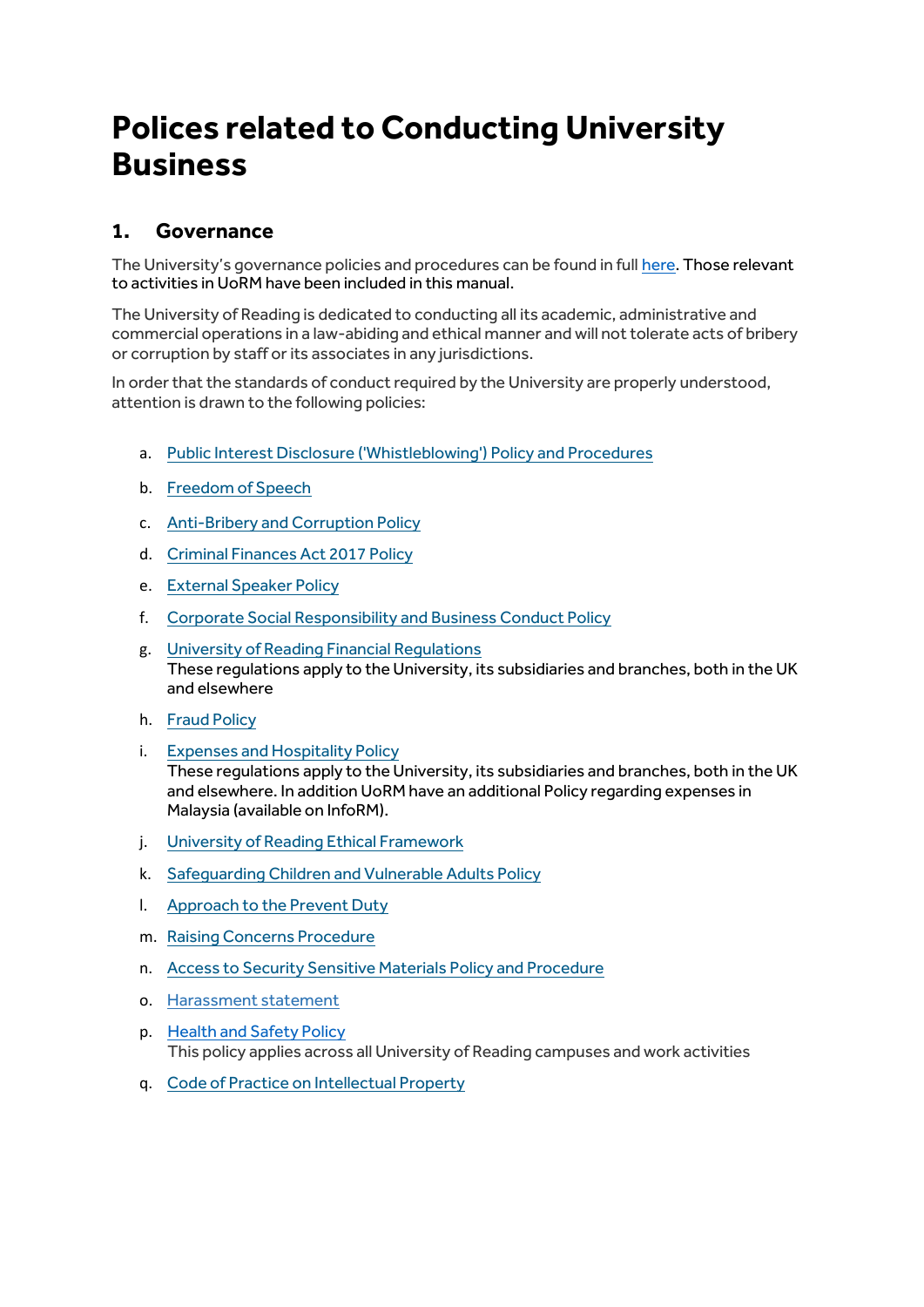## 2. **Quality Assurance in Research**

Allresearch activities in Malaysia are governed by the same ethics and principles as those carries out in the UK. Colleagues in Malaysia and Reading may collaborate on Research activities.

- a. [Quality assurance in research](http://www.reading.ac.uk/internal/academic-and-governance-services/quality-assurance-in-research/reas-RSqar.aspx)
- b. [University Code of Good Practice in Research](http://www.reading.ac.uk/nmsruntime/saveasdialog.aspx?lID=29599&sID=139725)
- c. [Constitution and role of the Research Ethics Committee \(PDF-129KB\)](http://www.reading.ac.uk/nmsruntime/saveasdialog.aspx?lID=37406&sID=139725)
- d. [Animal Research Policy](http://www.reading.ac.uk/nmsruntime/saveasdialog.aspx?lID=115924&sID=97892)

#### **3. Information Compliance**

The University of Reading takes data security and data compliance seriously across all of its activities and UoRM follow the same data compliance rules and regulations as those in the UK.

a. Information [Compliance Policies](http://www.reading.ac.uk/internal/imps/policiesdocs/imps-policies.aspx)

includes:

- i. [IT Regulations for Users](http://www.reading.ac.uk/web/files/its/Regulations_for_the_use_of_the_University)
- ii. Information Security Policy
- iii. [Copyright Policy](http://www.reading.ac.uk/nmsruntime/saveasdialog.aspx?lID=34976&sID=100246)
- iv. [Data Protection Policy](http://www.reading.ac.uk/web/files/imps/Data-Protection-Policy-CURRENT.pdf)
- v. [Freedom of Information](http://www.reading.ac.uk/web/files/imps/2016FOIEIRPolicyCURRENT.pdf)
- b. LRC [rules](http://www.reading.ac.uk/library/contact/info-for/new/lib-new-users.aspx)
	- i. [LRC Policies and Rules](https://www.reading.ac.uk/lrc/using/policies/lrc-policies.aspx)